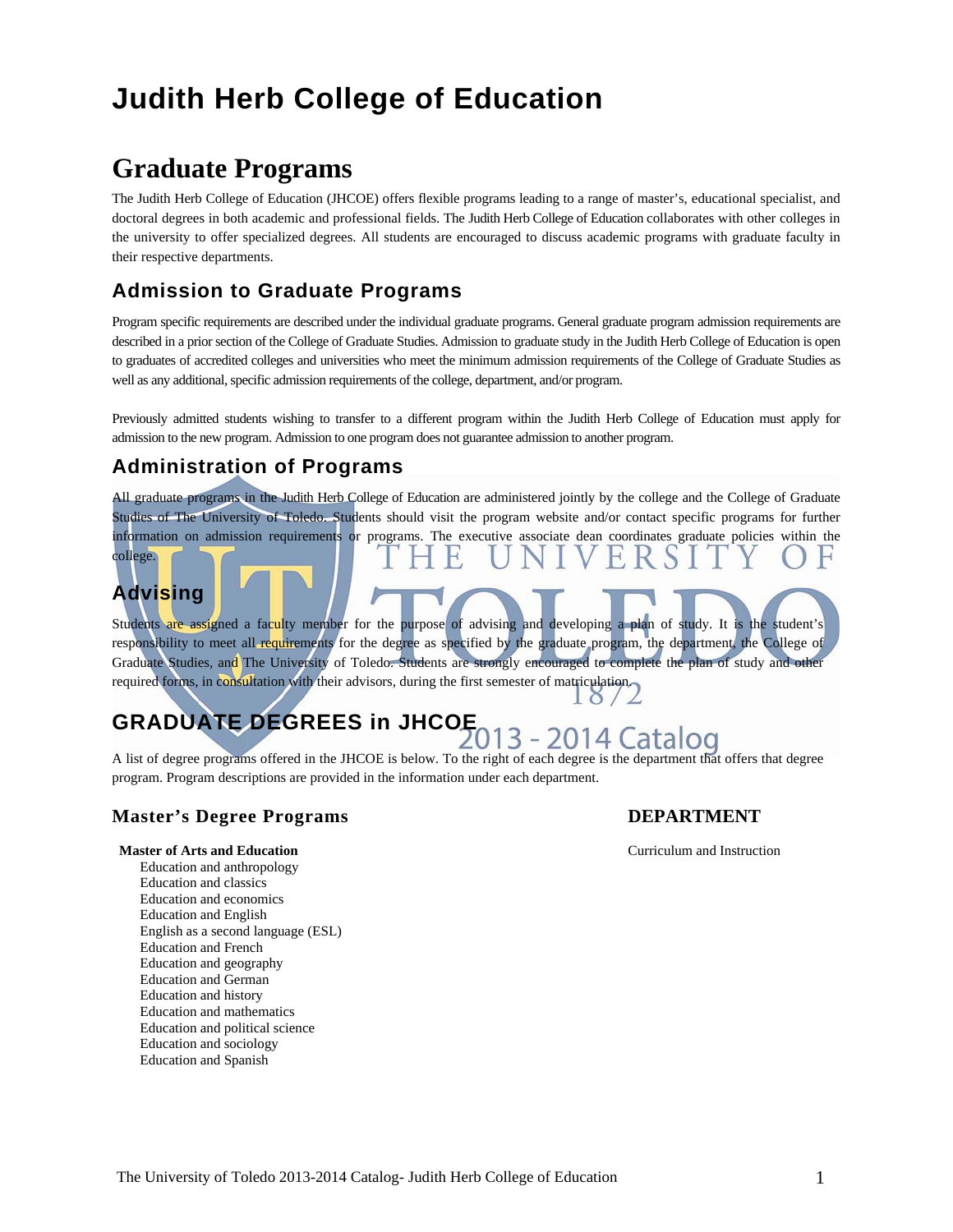#### **Master of Education**

 Art education Curriculum and Instruction Career and technical education Curriculum and Instruction Curriculum and instruction Curriculum and Instruction Early childhood education PreK-3 Early Child, Physical & Special Ed Educational administration and supervision Educational Found & Leadership Educational psychology Educational Found & Leadership Educational research and measurement Educational Found & Leadership Educational technology Curriculum and Instruction Educational theory and social foundations Educational Found & Leadership Middle childhood education (LAMP only) Curriculum and Instruction Secondary education (LAMP only) Curriculum and Instruction Special education Early Child, Physical & Special Ed

#### **Master of Music in Music Education**

Music education Dept. of Music, College of Visual and Performing Arts Curriculum and Instruction

#### **Master of Science and Education Curriculum and Instruction Curriculum and Instruction**

 Education and biology Education and chemistry Education and geology Education and mathematics Education and physics

### **Licensure And Master's Degrees**



### **Doctoral Degree Programs**

**Doctor of Philosophy in Curriculum and Instruction** 

 **with concentrations in:** Educational media Curriculum and Instruction Gifted and talented Curriculum and Instruction Secondary Curriculum and Instruction

**Doctor of Education in Educational Administration and Supervision Frequence Educational Found & Leadership** 

 Curriculum and instruction Curriculum and Instruction Early childhood education Early Child, Physical & Special Ed Special education Early Child, Physical & Special Ed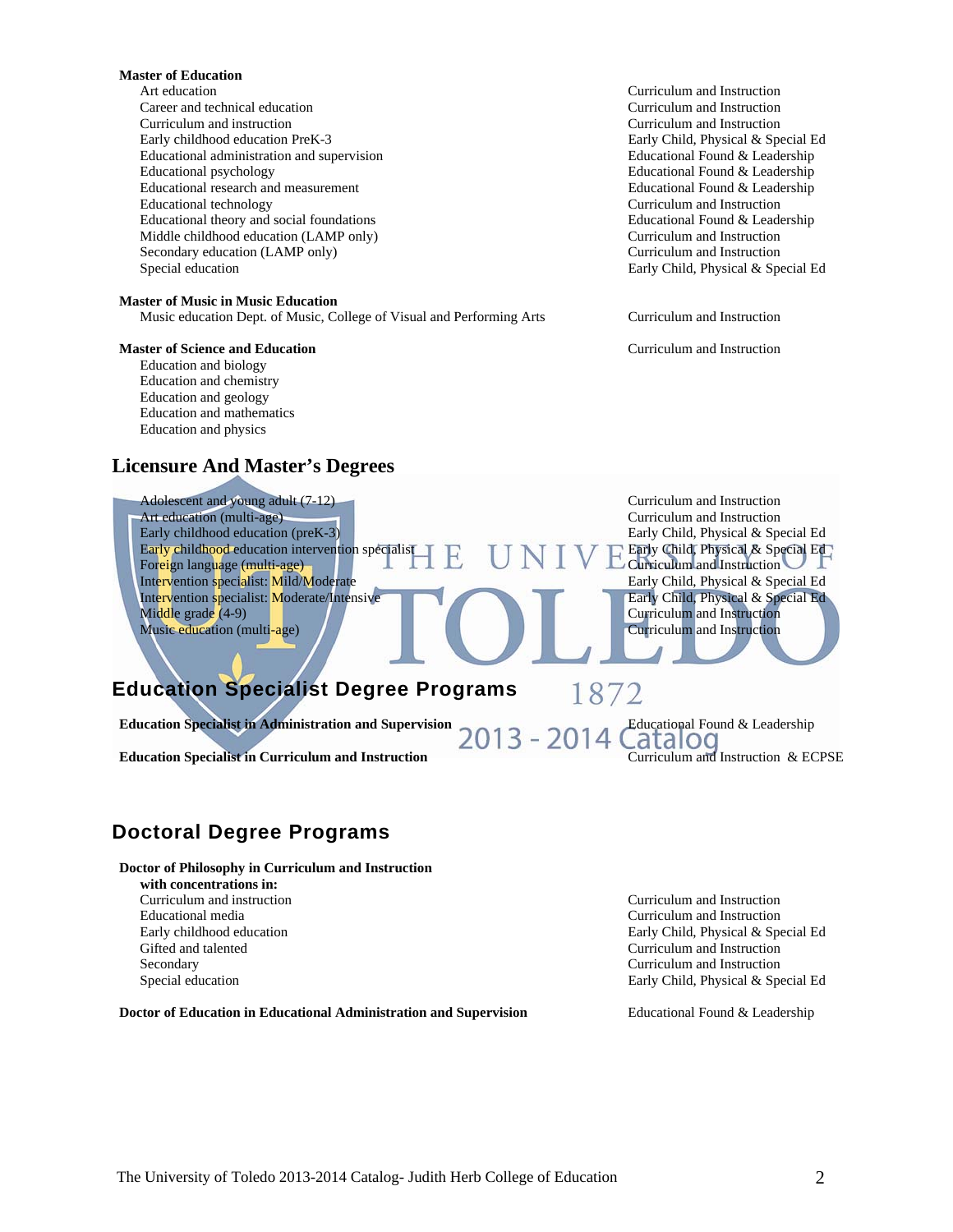#### **Doctor of Philosophy in Foundations of Education with concentrations in:** Educational Found & Leadership

 Educational psychology Areas of focus may include learning & cognition or human development Educational sociology Foundations of education History of education Philosophy of education Research and measurement Areas of focus may include statistics, measurement, or evaluation

### **Endorsements**

 Curriculum and Instruction Career-based intervention Curriculum and Instruction Early childhood generalist (grades 4-5) Curriculum and Instruction Literacy specialist Curriculum and Instruction Pre-school special needs Early Child, Physical & Special Ed Reading (PreK-12) Curriculum and Instruction Transition to work **Early Child, Physical & Special Ed** 

### **Certificate Programs**

Foundations of Peace Education Certificate **Education** Educational Foundation and

Virtual Educator Certificate Curriculum and Instruction

l

Leadership

### **Department of** ERSIT **CURRICULUM AND INSTRUCTION**

*JOAN KADERAVEK, interim chair* 

Master's, specialist and doctoral degrees are housed within this department. In addition, graduate licensure programs in middle childhood education, adolescent and young adult education, career and technical education, foreign language education, art education, and music education as well as special programs in literacy and educational technology are available.

Educational programs at The University of Toledo are accredited by the National Council for Accreditation of Teacher Education (NCATE).

### **Admission to Master's Degree Programs**

In addition to the College of Graduate Studies admission requirements, master's programs housed in the department of curriculum and instruction (CI) require the following:

- An overall grade point average (GPA) of at least 2.7 on a 4.0 scale in all undergraduate work. Students who fail to meet this requirement may be considered for provisional admission**,** provided they demonstrate excellent promise for graduate study. The GRE is required for students with less than a 2.7 undergraduate grade point average.
- Three letters of recommendation regarding the prospective graduate student's potential for doing master's level work, which may come from such sources as the undergraduate major advisor, current employer, school principal or others who are knowledgeable about the applicant's ability to engage in graduate work in the desired program.
- A well-written statement describing the students' background and goals as well as the importance of the degree in achieving those goals.
- Some programs have selective admissions and may admit a limited number of students. Thus, meeting all formal criteria does not guarantee admission.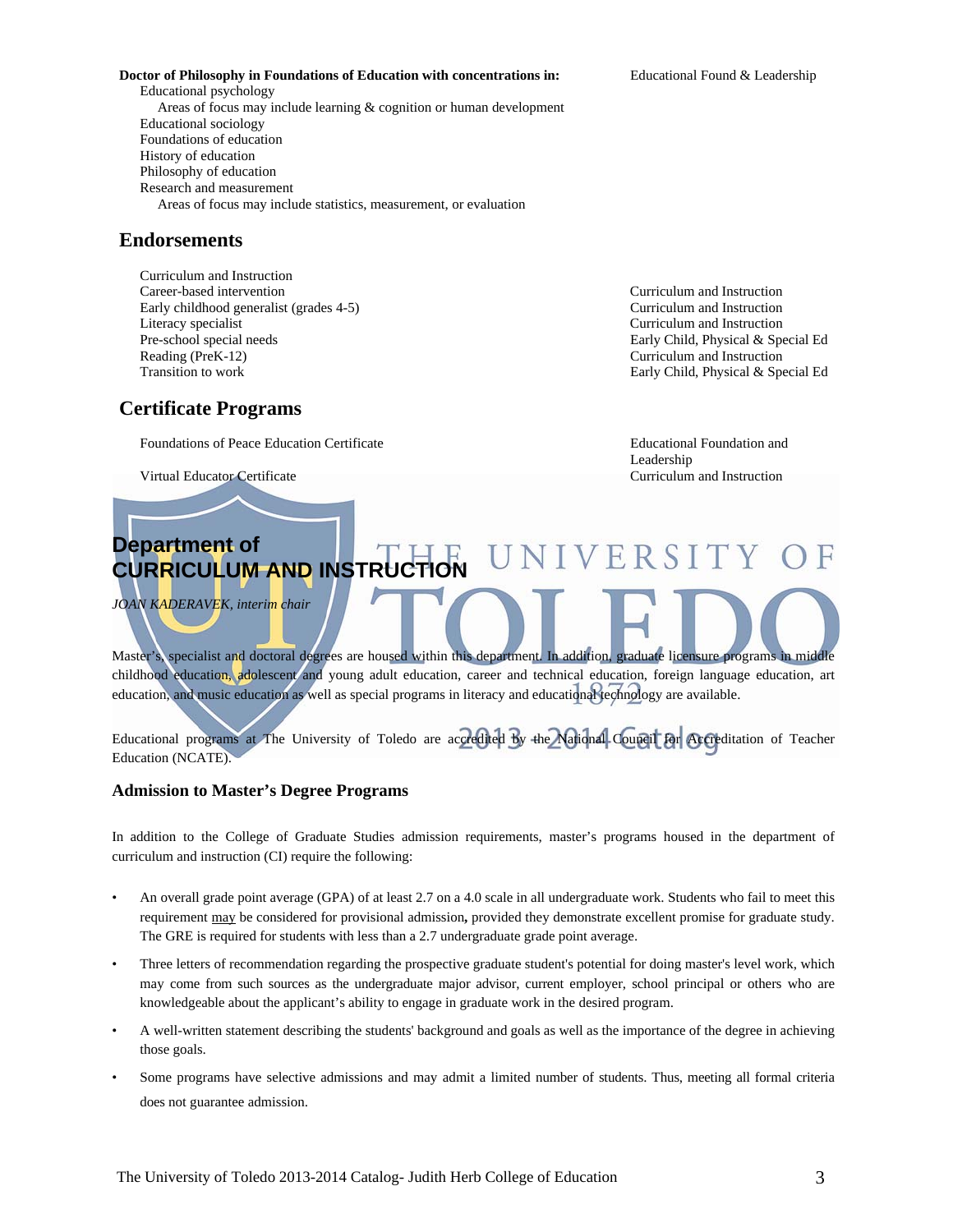#### **Requirements for Master's Degree Programs**

Master's programs housed in the department of curriculum and instruction require a minimum of 30 or 36 semester hours (depending on program) of approved graduate course work. No more than six semester hours of credit from any combination of workshops (5950), problems or special topics courses (5980 or 6980), and independent studies (5990 or 6990) may be included in the degree program.

- A plan of study identifying the courses for the master's degree is required after 12 credit hours, generally at the end of the first semester of full time study.
- All students completing one of the master's degrees in this department must fulfill core requirements by completing one course from each of the four foundations core areas within the first 18 semester hours of course work (four of the first six courses must be core courses).
- All course work for the master's degree must be taken within a six-year period immediately preceding the date the degree is awarded.
- The completion of a thesis, project, comprehensive examination, seminar, or field experience (practicum) is noted in specific program descriptions.

Programs leading to licensure or endorsement may require additional semester hours to fulfill the licensure credential as well as degree requirements.

### **Licensure And Master's Program (LAMP)**

The licensure and master's program (LAMP) is a unique program for providing an initial license for those individuals who are seeking a career change and are interested in becoming teachers. The LAMP provides a sequence of courses applicable to teacher licensure from the State of Ohio and may be combined with an appropriate master's degree.

Licensure may be obtained in the following areas: adolescent education (grades 7-12), middle childhood education (grades 4-9), art education (grades K-12) and music education (grades K-12). The program is designed to provide the student with opportunities to spend time in school settings and to put these experiences into perspective through on-campus reflective seminars. Both one year and two year programs are available. Please contact Libbey McKnight at 419-530-4967.

# **Admission requirements for Licensure And Master's Program (LAMP)**

All applicants must have a minimum 2.7 overall undergraduate GPA and a minimum 2.7 GPA in the licensure area. Other admission requirements may include (but are not limited to) application, GRE, writing samples, interviews, and recommendation letters. Students must be fully admitted to the College of Graduate Studies to be eligible. Students must consult with the appropriate LAMP advisor prior to applying.

#### **LAMP (One Year Accelerated) in Middle Grades (MGE) and Adolescent/Young Adult Education (AYA)**

LAMP is a highly selective master's program that combines licensure in the middle grades (grades 4-9) with a master's degree in middle childhood education (MIDD) or licensure in adolescent/young adult education (grades 7-12) with a master's degree in secondary education (SECE). The LAMP (accelerated) program is a one calendar year (August to August) full-time cohort-based program. Please see the LAMP website link from the department of curriculum and instruction web page at INSERT CORRECTION for further details on both programs. Application deadline for this LAMP program is May 1. Early admission deadline is November 1.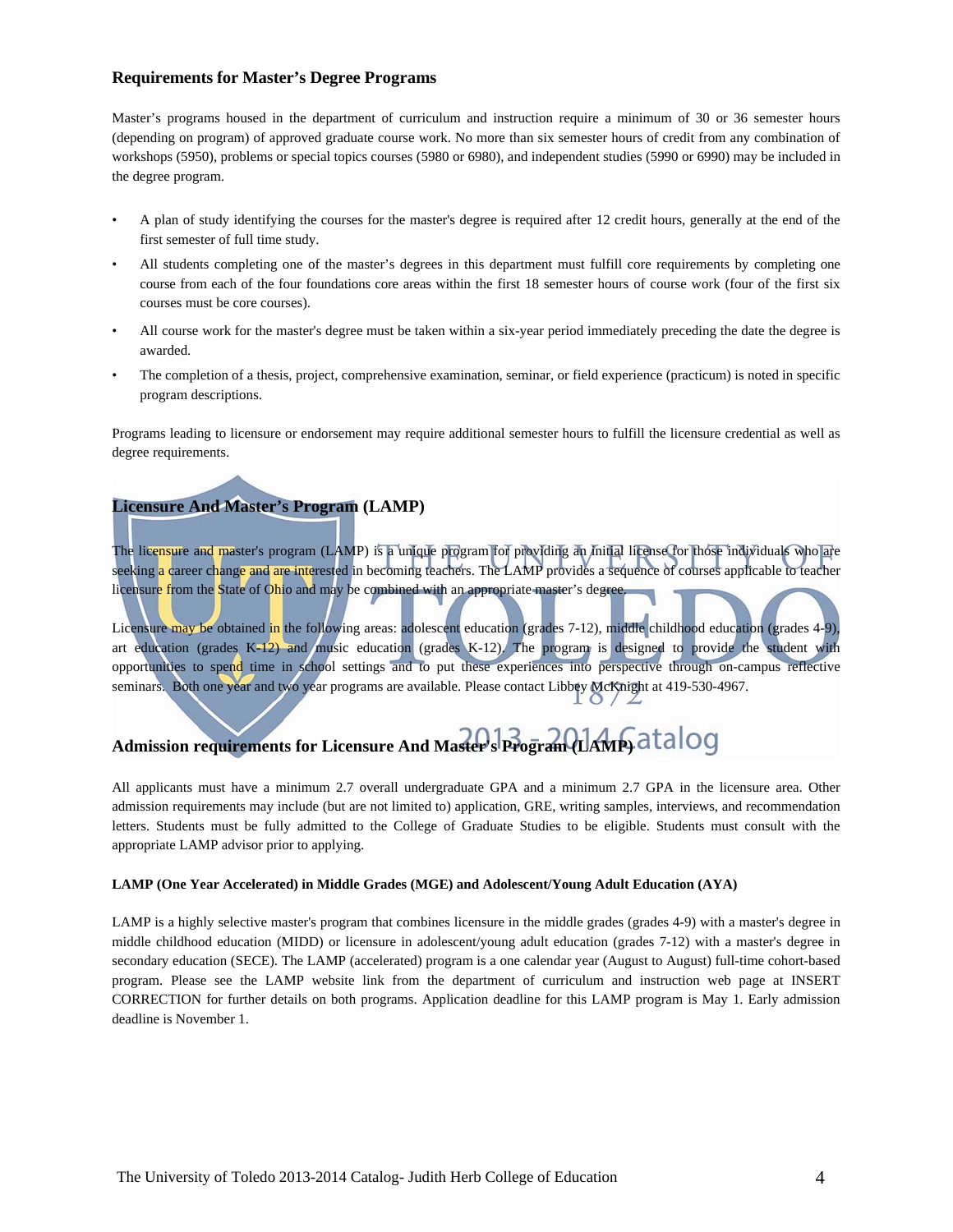#### **LAMP (Regular) program**

The department of curriculum and instruction also offers programs in middle grade (MGE) and adolescent/young adult (AYA) education for those persons whose primary interest is in obtaining licensure in MGE (grades 4-9) or AYA (grades 7-12) within their content area specialties. This program can be completed in a two-year period, with the program beginning each spring semester. Students may also receive a master's degree in middle childhood education (MIDD) or secondary education (SECE) while completing licensure requirements by taking additional coursework. Coursework for the master's degree must be completed within six years. Please see the LAMP website link from the curriculum and instruction web page for further details on this program.

#### **LAMP programs in Art Education and Music Education**

Licensure in both art education and music education are available for persons with appropriate fine arts backgrounds. Students should contact the College of Visual and Performing Arts.

#### **Master of Arts and Education**

This degree program is offered by the Judith Herb College of Education in collaboration with the College of Languages, Literature, and Social Sciences. This degree is designed for students who wish to enhance their knowledge in a humanities or social sciences field and in education. As a general rule, students will have an advisor in the Judith Herb College of Education and in the College of Languages, Literature, and Social Sciences who will jointly plan and direct the program. Students who wish to complete their culminating experience in education will work with their Judith Herb College of Education advisor. Students who wish to complete their culminating experience in their humanities or social sciences field will work with their College of Languages, Literature, and Social Sciences advisor. E R Foundations core ........... • Psychological Foundations: EDP 5110, 5120, 5210, 5220, 5230, 5310, 5320, or 5330 • Research Foundations: RESM 5110, 5210, 5310, or 5330 • Social Foundations: TSOC 5100, 5110, 5200, 5210, 5230, 5300, 5400 or 6500 1872 • Curriculum : CI 6800, CI 6810, CI 6830, CI 6840, CI 5860, CI 5870 or SPED 5000 B. Specialization .............................................................................. 21 Select a minimum of 15 semester hours in one of the following areas: anthropology, classics, economics, English, English as a second language, French, German, history, political science, sociology or Spanish. See College of Languages, Literature, and Social Sciences for specific course requirements. Courses must be pre-approved by the faculty advisor. C. Seminar, project, or thesis .............................................................. 3

The master of arts and education ordinarily requires licensure as a prerequisite.

### **Master of Education in Art Education (LAMP available)**

- A. Foundations core ......................................................................... 12
	- Psychological Foundations: EDP 5110, 5120, 5210, 5220, 5230, 5310, 5320, or 5330
	- Research Foundations: RESM 5110, 5210, 5310, or 5330
	- Social Foundations: TSOC 5100, 5110, 5200, 5210, 5230, 5300, 5400, or 6500
	- Curriculum: AED 5500 or 5320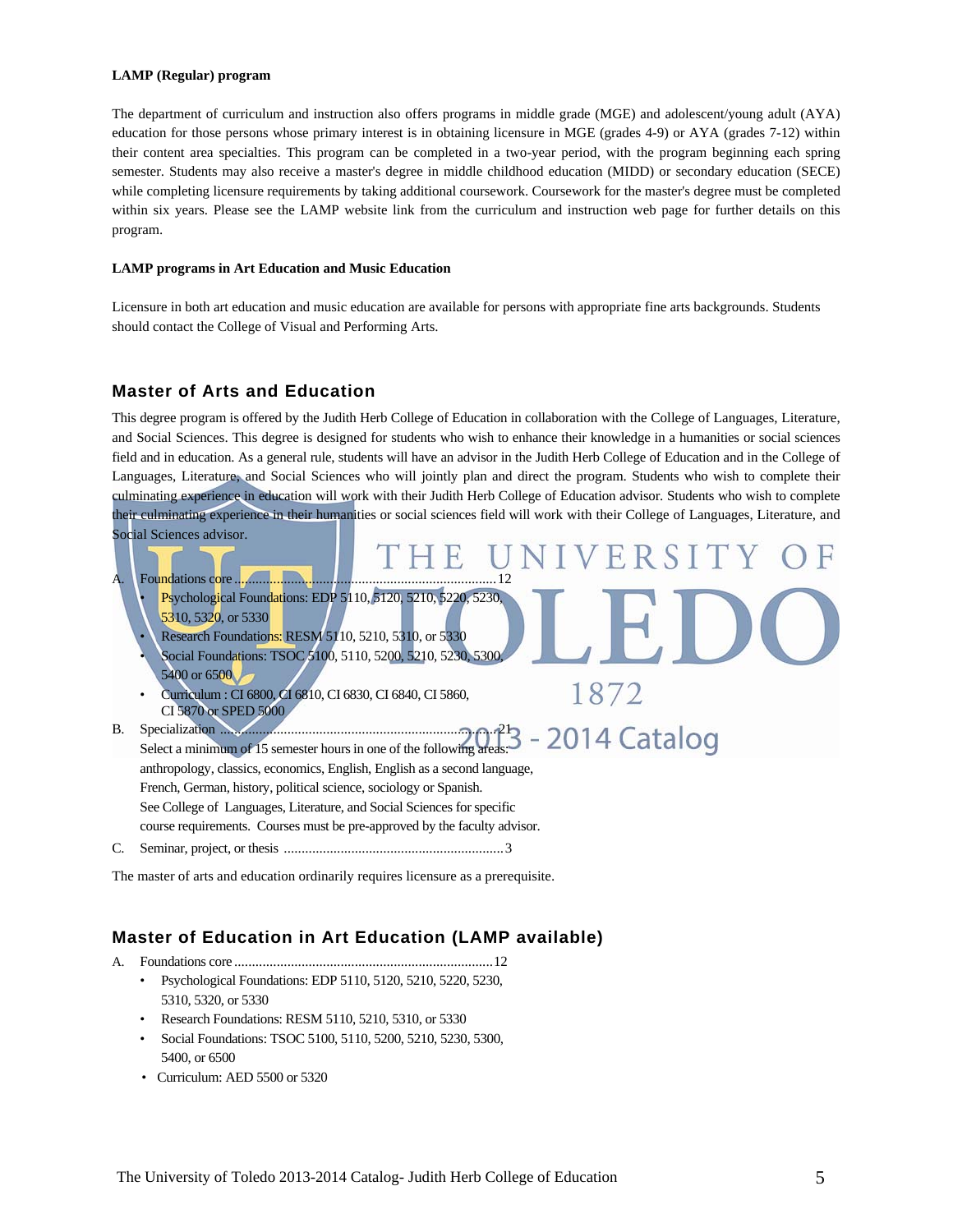AED 5000, 6920, 6940 or 6960

Requirements for initial teacher licensure may be met as part of the M.Ed. degree. See the description of the Licensure Alternative Master's Program (LAMP) section. Students should consult their advisor for detailed information.

### **Master of Education in Career and Technical Education**

- A. Foundations core (see general requirements) ..................................... 12
	- Psychological Foundations: EDP 5110, 5120, 5210, 5220, 5230, 5310, 5320, or 5330
	- Research Foundations: RESM 5110, 5210, 5310, or 5330
	- Social Foundations: TSOC 5100, 5110, 5200, 5210, 5230, 5300, 5400, 5500
	- Curriculum: CTE 5160, 5830, or 6900
- B. Specialization ...................................................................................... 15 Courses must be pre-approved by the faculty advisor.
- C. Project, thesis or practicum ............................................................ 3 CTE 6920, 6960, or 5940

### **Master of Education in Curriculum and Instruction**

| A.        | Foundations core                                                                                            |
|-----------|-------------------------------------------------------------------------------------------------------------|
|           | Psychological Foundations: EDP 5110, 5120, 5210, 5220, 5230, J N I V E R S I T Y O F<br>5310, 5320, or 5330 |
|           | Research Foundations: RESM 5110, 5210, 5310, or 5330                                                        |
|           | Social Foundations: TSOC 5100, 5110, 5200, 5210, 5230, 5300,<br>5400, 5500                                  |
|           | Curriculum: CI 6800, CI 6810, CI, 6830, CI 6840, CI 5860, CI 58790, or<br><b>SPED 5000</b>                  |
| <b>B.</b> | Specialization                                                                                              |
|           | 8/2<br>Courses must be pre-approved by the faculty advisor.                                                 |
| C.        | <b>Theory and Research Requirement</b>                                                                      |
| D.        | Seminar, project or thesis<br>CI 6900, 6920 or 6960                                                         |

### **Master of Education in Educational Technology and Performance Technology**

A. Foundations core .......................................................................... 12 • Psychological Foundations: EDP 5110, 5120, 5210, 5220, 5230, 5310, 5320, or 5330 • Research Foundations: RESM 5110, 5210, 5310, or 5330 • Social Foundations: TSOC 5100, 5110, 5200, 5210, 5230, 5300, 5400, 5500 • Curriculum: ETPT 5100 B. Specialization ............................................................................... 15 Areas of focus may include instructional technology, educational computing or instructional design. Courses must be pre-approved by the faculty advisor. C. Seminar, project, practicum, or thesis ............................................... 3 ETPT 6900, 6930, 6940, or 6960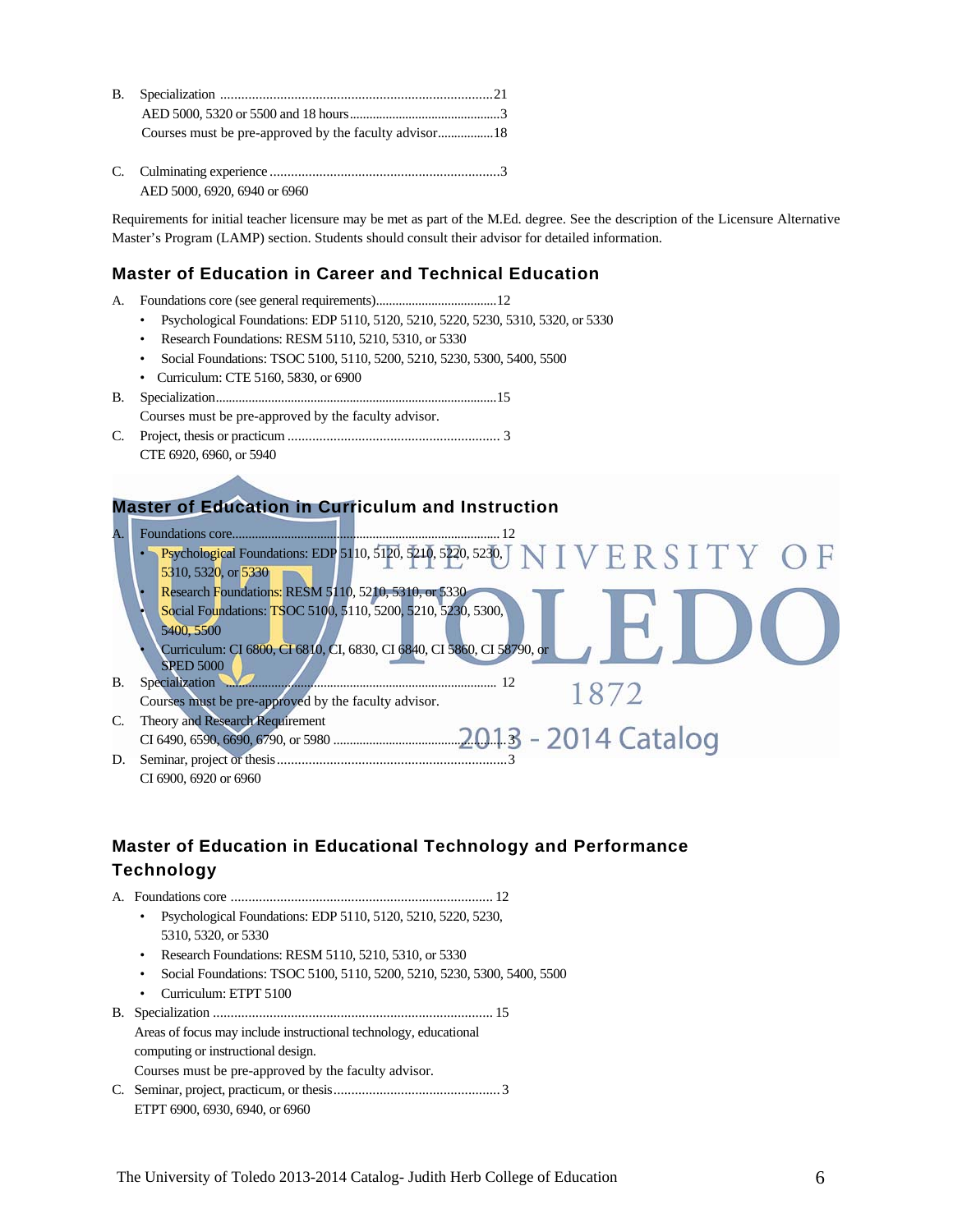### **Master of Education in Middle Childhood Education (LAMP only)**

|    | <u>. 2000au - 111 1110au - 11110au - 1100au - 1</u>                                  |
|----|--------------------------------------------------------------------------------------|
| А. |                                                                                      |
|    | Psychological Foundations: EDP 5110 recommended, or 5120, 5210, 5220,<br>٠           |
|    | 5230, 5310, 5320, or 5330 as pre-approved by advisor                                 |
|    | Research Foundations: RESM 5110 recommended, or 5210, 5310, or 5330<br>٠             |
|    | as pre-approved by advisor                                                           |
|    | Social Foundations: TSOC 5300 recommended, or 5100, 5110, 5200, 5210,<br>٠           |
|    | 5230, or 5400 as pre-approved by advisor                                             |
|    | Curriculum: SPED 5000<br>٠                                                           |
| В. |                                                                                      |
|    | Select one area of focus from English/language arts, mathematics, science,           |
|    | or social studies. Courses must be pre-approved by the faculty advisor.              |
|    |                                                                                      |
|    | CI 6890 Theory and research in learning and teach content recommended or 6490, 6590, |
|    | 6690 or 6790 as pre-approved by advisor                                              |
|    |                                                                                      |
|    | CI 6900 recommended, 6920 or 6960                                                    |

Most requirements for initial teacher licensure may be met as part of the M.Ed. degree. See the description of the Licensure Alternative Master's Program (LAMP) section. Students should consult their advisor for detailed information.

### **Master of Education in Secondary Education (Adolescent/Young Adult Education, LAMP only)**

|    | Foundations core                                                                                                                              |
|----|-----------------------------------------------------------------------------------------------------------------------------------------------|
|    | Psychological Foundations: EDP 5110 recommended, or 5120, 5210,<br>NIVERSITY OF<br>5220, 5230, 5310, 5320, or 5330 as pre-approved by advisor |
|    | Research Foundations: RESM 5210 recommended, or 5110, 5310, or<br>$\bullet$                                                                   |
|    | 5330 as pre-approved by advisor<br>Social Foundations: TSOC 5300 recommended, or 5100, 5110, 5200,                                            |
|    | 5210, 5230, 5400, 5500 as pre-approved by advisor<br>Curriculum: CI 6800, CI 6810, CI 6830, CI 6840, CI 5860,<br>CI 5870 or SPED 5000         |
| B. |                                                                                                                                               |
|    | Areas of focus can be English/language arts, mathematics, science,                                                                            |
|    | or social studies.<br>2013 - 2014 Catalog                                                                                                     |
|    | Courses must be pre-approved by the faculty advisor.                                                                                          |
| C. |                                                                                                                                               |
|    | CI 6490, 6590, 6690 or 6790                                                                                                                   |
| D. |                                                                                                                                               |
|    | CI 6900, 6920 or 6960                                                                                                                         |

Most requirements for initial teacher licensure may be met as part of the M.Ed. degree. See the description of the Licensure Alternative Master's Program (LAMP) section. Students should consult their advisor for detailed information.

### **Master of Music in Music Education**

| Curriculum core must be MED 5360                                         |
|--------------------------------------------------------------------------|
|                                                                          |
| MUS 5900, MUS 5340, MED 5370, Music Ensembles (2 hours), Music Electives |
| Courses must be approved by the faculty adviser.                         |
|                                                                          |
| MED 6920 or 6960                                                         |
| Students will be required to pass comprehensive written and oral         |

examinations, normally given during the last semester of work.

Requirements for initial teacher licensure may be met as part of the M.Ed. degree. Students should consult their advisor for detailed information.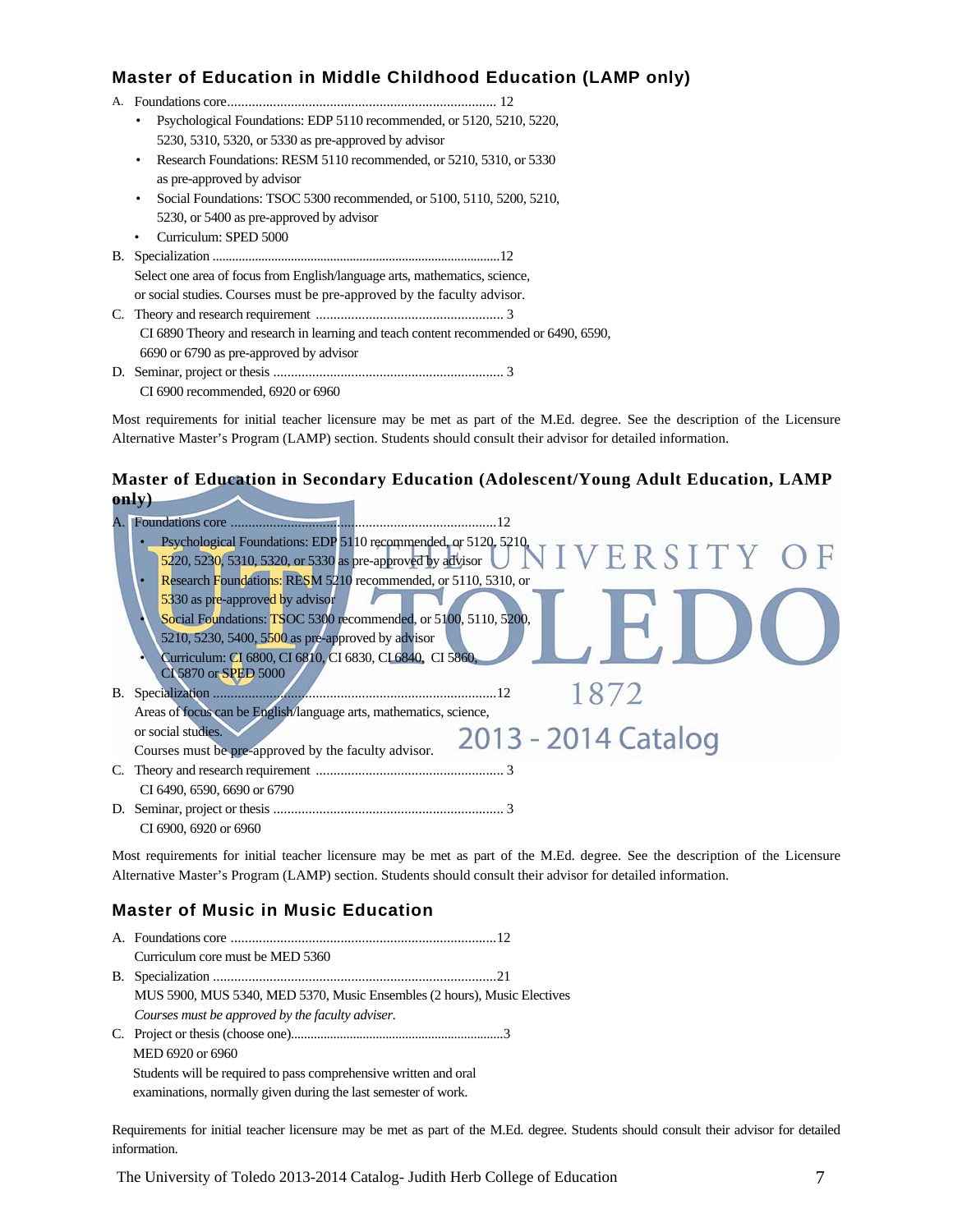### **Master of Science and Education**

This degree program is offered by the Judith Herb College of Education in collaboration with the College of Natural Science and Mathematics. The degree is designed for students who wish to enhance their knowledge in a science field or in mathematics and in education. As a general rule, students will have an advisor in the Judith Herb College of Education and in the College of Natural Science and Mathematics who will jointly plan and direct the program. Students who wish to complete their culminating experience in education will work with their Judith Herb College of Education advisor. Students who wish to complete their culminating experience in their science field or mathematics will work with their College of Natural Science and Mathematics advisor.

- A. Foundations core ........................................................................... 12
	- Psychological Foundations: EDP 5110, 5120, 5210, 5220, 5230, 5310, 5320, or 5330
	- Research Foundations: RESM 5110, 5210, 5310, or 5330
	- Social Foundations: TSOC 5100, 5110, 5200, 5210, 5230, 5300, 5400, 5500
	- Curriculum: CI 6800, CI 6810, CI 6830, CI 6840, CI 5860,CI 5870 or SPED 5000
- B. \*Specialization ..................................................................................... 21
	- Select a minimum of 15 semester hours in biology, chemistry,
		- geology, mathematics or physics
		- \* Refer to Graduate Programs in College of Natural Science and Mathematics
	- for specific course requirements for dual degree programs.
- Courses must be pre-approved by the faculty advisor. C. Project **or** thesis ..................................................................................... 3

The master of science and education ordinarily requires licensure as a prerequisite.

#### **Endorsements**

 Career-based Intervention Early childhood generalist (grades 4-5) Literacy specialist Reading (PreK-12)

2013 - 2014 Catalog

1872

### **Licensure Programs**

Adolescent and young adult (7-12) Art education (multi-age) Foreign language (multi-age) Middle grade (4-9) Music education (multi-age) Special education (multi-age)

## **Educational Specialist (Ed.S.) Degree Programs**

Educational specialist (Ed.S.) degree is available through a post-master's graduate program that provides students an area of educational specialization with emphasis on practice. Specific areas represented are curriculum and instruction, educational technology, elementary education, secondary education, and career and technical education.

The Ed.S. in curriculum and instruction is designed to meet the needs of individuals involved with the curriculum, teaching, and supervision aspects of discipline-centered areas of study. The degree provides patterns of study for teachers and supervisors who want an education beyond the master's degree as a specialist, but who are not interested in a doctoral degree. For the program and requirements of a specific area, contact a faculty advisor.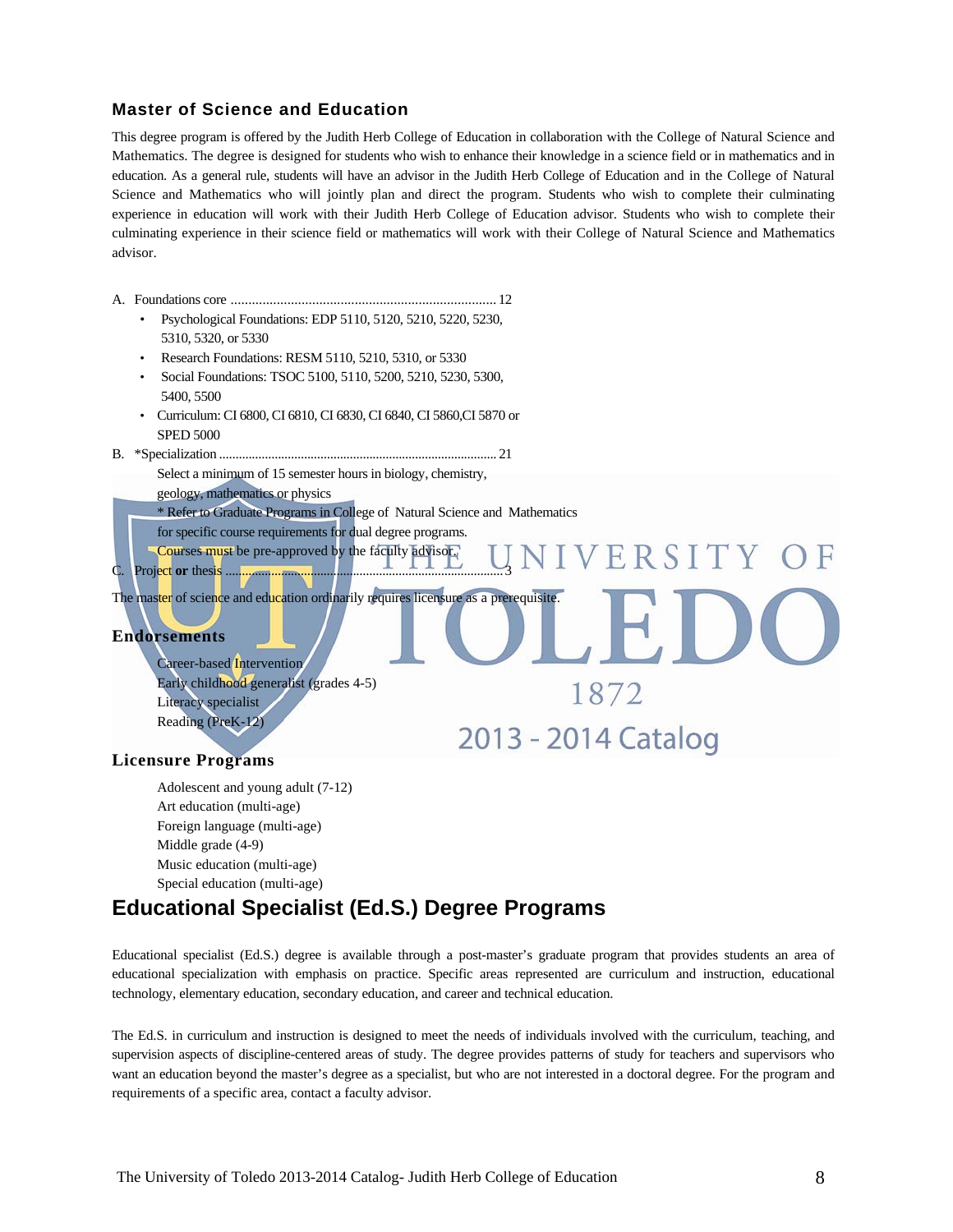### **Admission to Educational Specialist Degree Programs**

Admission requirements to the Ed.S. programs include a bachelor's degree from an accredited four-year institution and a master's degree from an accredited institution.

- The three (3) letters of recommendation are expected from academic professionals to support the applicant's ability and character to succeed in the graduate degree.
- A statement of purpose is required to demonstrate writing ability and to describe the applicant's goals and how the educational specialist degree supports those goals.

#### **Requirements for Educational Specialist Programs**

- Students must complete a minimum of 32 semester hours of approved graduate coursework beyond the master's level with a minimum GPA of 3.0 on a 4.0 scale.
- Students are required to develop a plan of study with their advisor that specifies the coursework that must be completed to fulfill degree requirements. This plan must be filed prior to the completion of 15 semester hours and must be approved by the advisor, the department chairperson, and the college associate dean..
- All course work for the Ed.S. must be taken within a six-year period immediately preceding the date the degree is awarded.
- Programs require the completion of a culminating experience, which may include field experiences, internships, or other professional projects.
- No more than a total of six semester hours of credit from any combination of workshops (7950), problems or special topics courses (7980) or independent studies (7990 or 8990) may be applied to a specialist's program.

#### Ħ VERSI **Doctoral Degree Programs**

The department offers a doctoral degree with concentrations in curriculum and instruction, educational media, and secondary education. In addition, these doctoral programs are also available as minor areas of study to support other programs. Students should discuss these alternatives with their advisors.

### **Admission to Doctoral Programs**

Individuals applying for admission to doctoral study must meet the admission requirements of the College of Graduate Studies as well as specific program requirements.

- GRE is recommended but not required for applicants with master's degree GPA of 3.5 or higher. Please contact the program directly regarding this requirement.
- Acceptable GRE scores with 144 in both the verbal and quantitative sections and a 3.5 writing score or above preferred.
- Evidence in prerequisite academic work that the applicant can successfully complete the doctoral program in the area of study.
- An autobiographical sketch that describes why the applicant wishes to pursue the selected doctoral program. This sketch also should include information on previous study, educational experience, professional accomplishments, immediate and future professional goals, a proposed time schedule for completing the degree, and any other information that the applicant believes is relevant for admission into the desired program.
- Evidence of research and writing ability, if required by the doctoral program. Such evidence may include a master's thesis, proctored writing sample, a written research report, one or more reprints of publications, a paper presented to a professional society, or similar evidence of competence in this respect.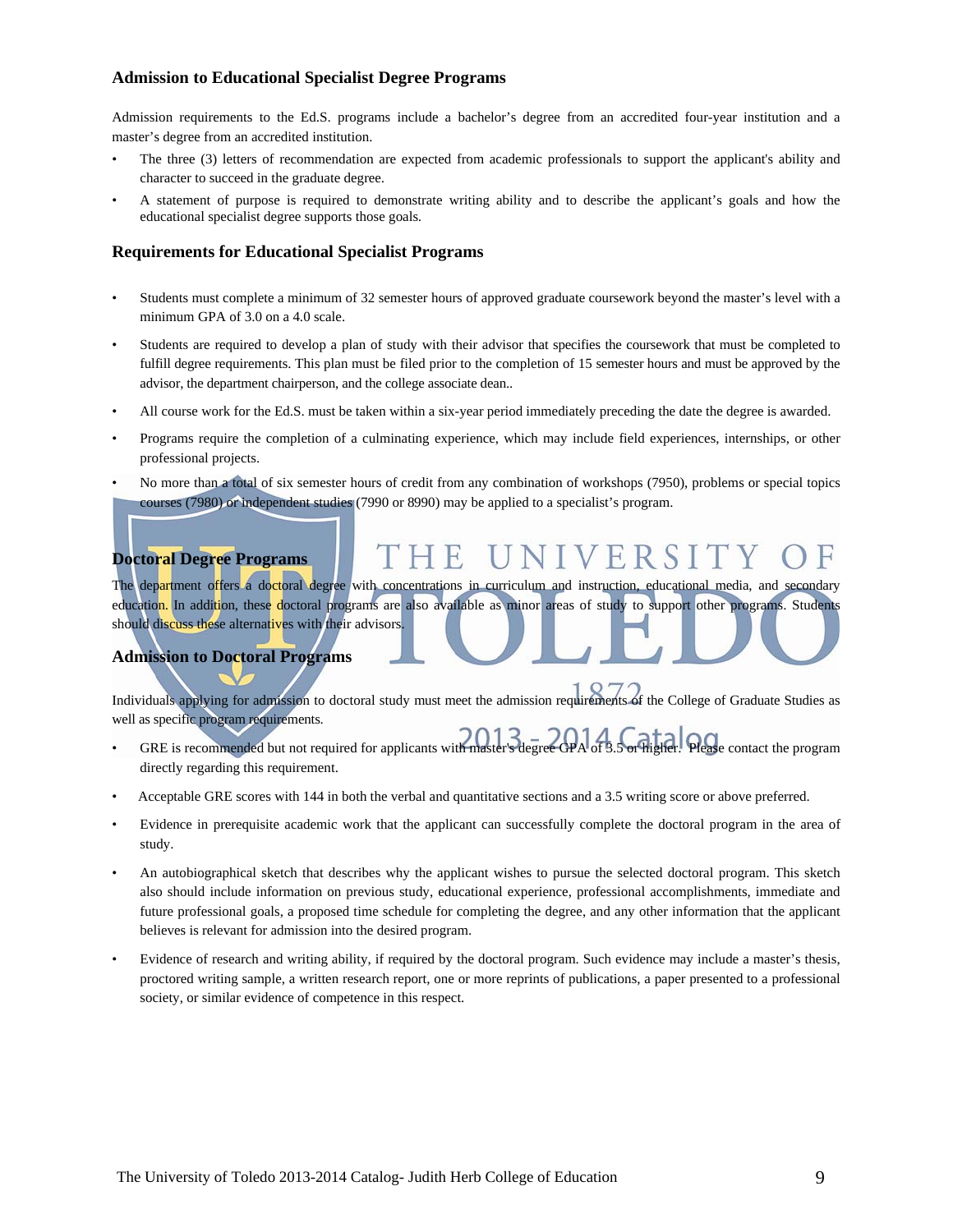#### **Requirements for Doctoral Programs**

A minimum of 60 hours of doctoral coursework (7000/8000 level) is required. Each doctoral student is expected to:

- Identify a concentration in one area of specialization (i.e., a major) and pass a written examination (major examination) that covers the major area of concentration;
- Demonstrate proficiency in tools of research;
- Depending on the program, pass a separate written examination;
- After passing the written major examination and passing an oral examination that covers the relevant coursework;
- Present and defend a dissertation proposal;
- Present and defend a completed dissertation in a public forum.

#### **Academic Advising Committee**

The student is assigned a temporary advisor upon admission to a program. This advisor guides the student in forming a doctoral program committee.

The doctoral program committee shall be formed before the student completes 18 hours of credit. The doctoral program committee has a minimum of three members who are selected from the membership of the graduate faculty of the University. The doctoral program committee is responsible for assisting the student in the development of a plan of study and assuring competence by overseeing the doctoral major exam, any minor exam(s) and doctoral program orals.

The plan of study must be approved by the doctoral program committee, the department chairperson, and the associate dean of the college. The plan of study must be filed before 18 semester hours of the doctoral program are completed; and revisions to the original plan of study should be timely updated with the College of Graduate Studies the semester a revision occurs. After completion of the academic requirements, major/minor examinations and oral defense of the major/minor examinations, the student must form a dissertation committee to guide the development of the dissertation proposal and ultimately the dissertation.

The dissertation committee must include a minimum of four graduate faculty members including one who is not in the discipline major. The student must work closely with the committee to develop a research proposal for the dissertation. Once the committee approves the research design and proposal, the student must obtain Institutional Research Board approval before beginning any phase of the research study. A public defense of the dissertation is required.

All coursework and requirements of the doctoral degree must be completed within the seven year period preceding the awarding of the degree.

#### **Virtual Educator Certificate Program**

The Online Virtual Educator Certificate program is designed for teachers, media/technology specialists, and other educational professionals to teach in a virtual school environment. The program requires completion of four (12 semester hours) of graduate courses. All courses are offered online (distance learning). Twelve credit hours earned by a non-degree seeking graduate student may be applied toward the M.Ed. degree program. This certificate will provide candidates with greater opportunities to be hired for virtual teaching positions.

Candidates in the program acquire the pedagogical skills and knowledge needed for teaching in a virtual school. These include an essential foundation in Educational Technology, which is the ability to design instruction and select strategies and media to meet the needs of diverse learners in an online environment. Candidates in this certificate program will be immersed in the learning process both as an online student and as an online teacher providing valuable experiences in understanding the needs and changing roles that exists as part of an online learning environment. Candidates will examine the application of learning theories and best practices in the design of instruction and be introduced to a variety of new and exciting technologies that can enhance teaching and learning in an online learning environment.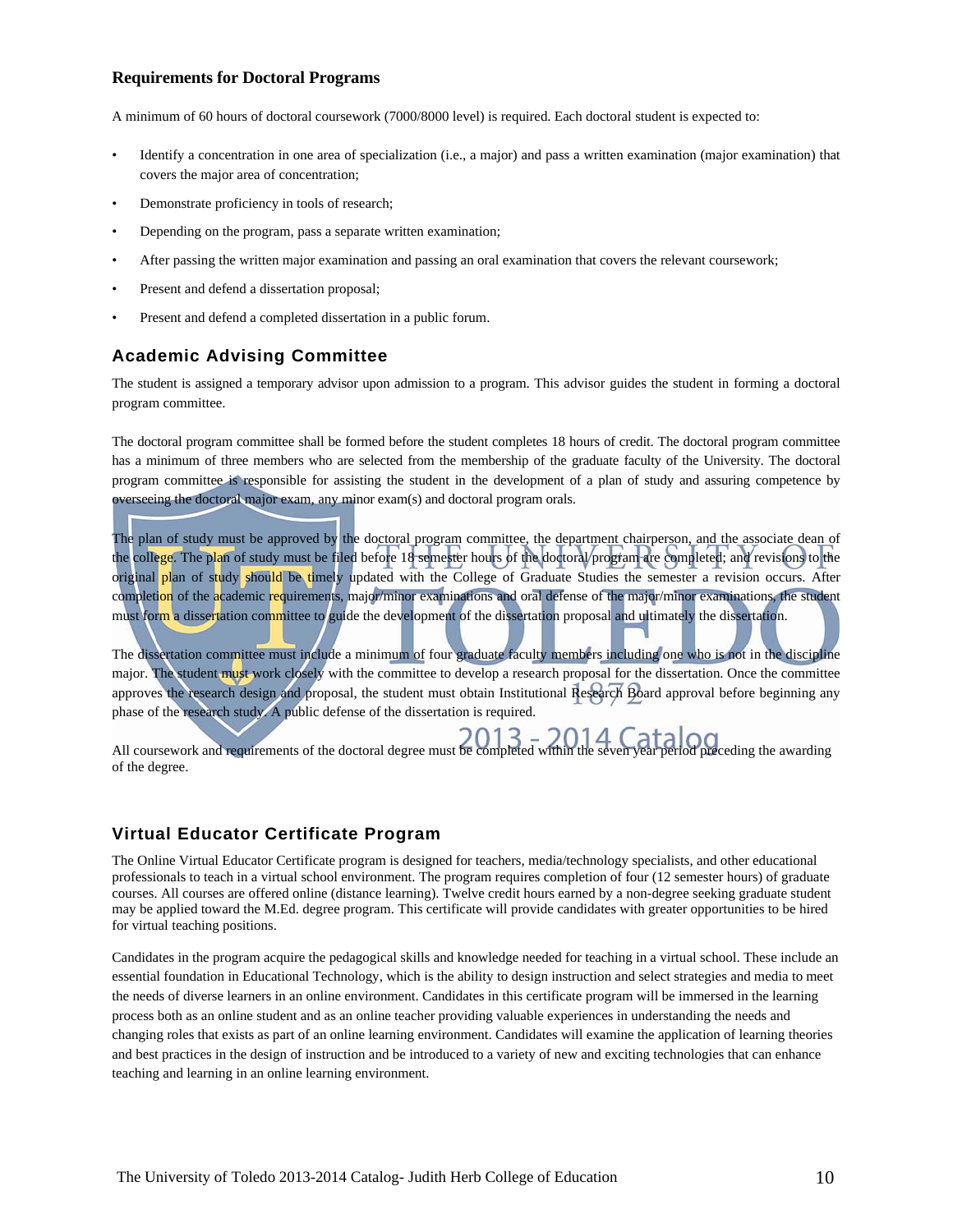#### **Prospective Students: Admission Guidelines**

The application process for the Virtual Educator Certificate Program is entirely completed online. The following are minimum application requirements for admission consideration to the Certificate Program in Educational Technology. The University of Toledo application requirements and other relevant information are available on the Graduate Studies Website.

#### **Admissions Criteria**

Candidates admitted to the program must have the following:

- A baccalaureate degree from an accredited four-year institution. However, if you are planning to teach in P-12 schools, you must have a teaching licensure in a specific subject area or discipline.
- An overall grade point average (GPA) of at least 2.7 or higher on a 4.0 scale in all undergraduate work.
- Two recommendation letters concerning the prospective Virtual Educator, which may come from such sources as the undergraduate major adviser, current employer, school principal or others who are knowledgeable about the applicant's ability to engage in graduate work in the desired program.
- All graduate degree-seeking students must apply for admission to the Virtual Educator Certificate program prior to graduation.

#### **Program of Study**

Complete 12 semester hours of required course work.

- ETPT 5000 Introduction to Educational Technology (3)
- ETPT 6150 Designing Instruction for Diverse Learner Populations (3)
- ETPT 6230 Developing Web-Based Instruction (3) VERSITY
- ETPT 6510 Teaching and Learning at a Distance (3)

# **Department of EARLY CHILDHOOD, PHYSICAL AND SPECIAL EDUCATION**

*RICHARD WELSCH, chair* 

Programs housed in this department include graduate programs in early childhood education and special education (intervention specialist licenses in early childhood, mild/moderate, moderate/intensive; Ohio DD early intervention certificate). In addition, teacher licensure requirements may be obtained in early childhood education or special education in conjunction with the master's degree. These programs are available at the master, education specialist (6th year program) and doctoral level. Endorsements are also available in the areas of early intervention, pre-school special needs, and transition to work.

Educational programs at The University of Toledo are accredited by the National Council for Accreditation of Teacher Education (NCATE).

#### **Admission to Master's Degree Programs**

In addition to the College of Graduate Studies admission requirements, master's programs housed in the department of early childhood, physical, and special education require the following:

• An overall grade point average (GPA) of at least 2.7 on a 4.0 scale in all undergraduate work. Students who fail to meet this requirement may be considered for provisional admission**,** provided they demonstrate excellent promise for graduate study through other objective measures. An acceptable GRE score is one of the requirements for students without the 2.7 undergraduate grade point average.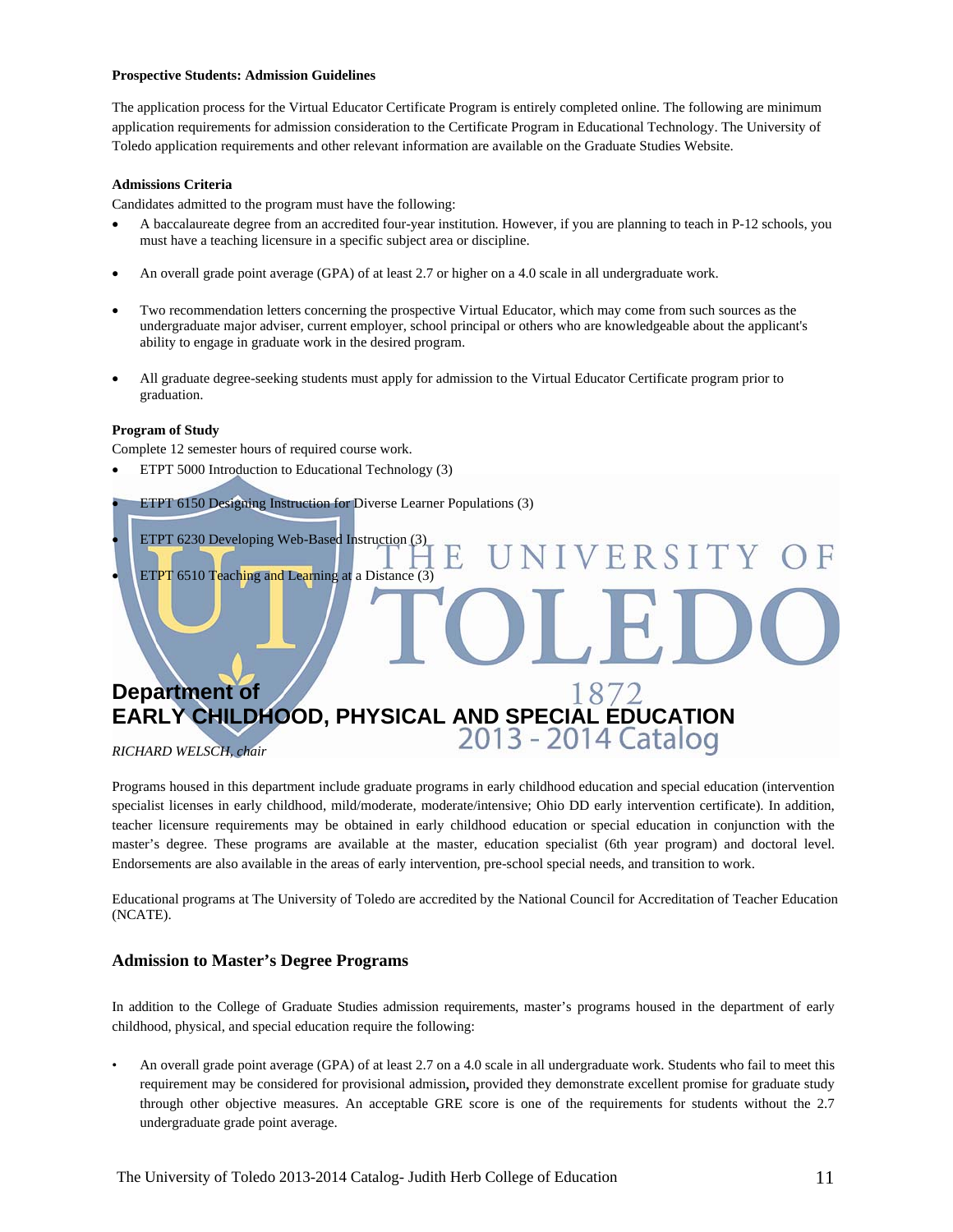- Three recommendations regarding the prospective graduate student's potential for doing master's level work, which, depending upon the student's status at the time, may come from such sources as the undergraduate major advisor, current employer, school principal or others who are knowledgeable about the applicant's ability to engage in graduate work in the desired program.
- A statement describing the student's background and goals as well as the importance of the degree in achieving those goals.
- Some programs have selective admissions and may admit a limited number of students. Thus, meeting all formal criteria does not guarantee admission.

#### **Requirements for Master's Degree Programs**

 Master's programs housed in the department of early childhood, physical, and special education require a minimum of 36 semester hours of approved graduate course work. No more than a total of six semester hours of credit from workshops (5950), problems or special topics courses (5980 or 6980), and independent studies (5990 or 6990) may be included in the degree program.

- A plan of study identifying the courses for the master's degree is required after 12 credit hours, generally at the end of the first semester of full time study.
- All students completing one of the master's degrees in this department must fulfill core requirements by completing one course from each of the four foundations core areas within the first 18 semester hours of course work (four of the first six courses must be core courses).
- All course work for the master's degree must be taken within a six-year period immediately preceding the date the degree is awarded.

• The completion of a thesis, project, comprehensive examination, seminar, or field experience (practicum) is noted in specific program descriptions.

Programs leading to licensure or endorsement may require additional semester hours to fulfill licensure credential as well as degree requirements.

### **Licensure Alternative Master's Program (LAMP)**

The licensure alternative masters program (LAMP) is a unique program for providing an initial license for those individuals who are seeking a career change and are interested in becoming a teacher. The LAMP provides a sequence of courses which lead to teacher licensure from the State of Ohio and a master's degree in education. Licensure may be obtained in early childhood education (grades PreK-3), or special education (K-12). The program is designed to provide the student with many opportunities to participate in school settings and to put these experiences into perspective through on-campus reflective seminars.

#### **Admission requirements for LAMP**

All applicants must have a minimum 2.7 overall GPA (combined undergraduate GPA). Other admission requirements may include (but are not limited to) application, GRE scores, writing samples, interviews, and recommendation letters. Students must be fully admitted to the College of Graduate Studies to be eligible. Students must consult with the appropriate LAMP advisor prior to applying.

#### **Licensure Programs**

Early childhood education (PreK-3) Early childhood intervention specialist Intervention specialist: mild/moderate Intervention specialist: moderate/intensive

#### **Endorsements**

 Early intervention certificate Pre-School special needs Transition to work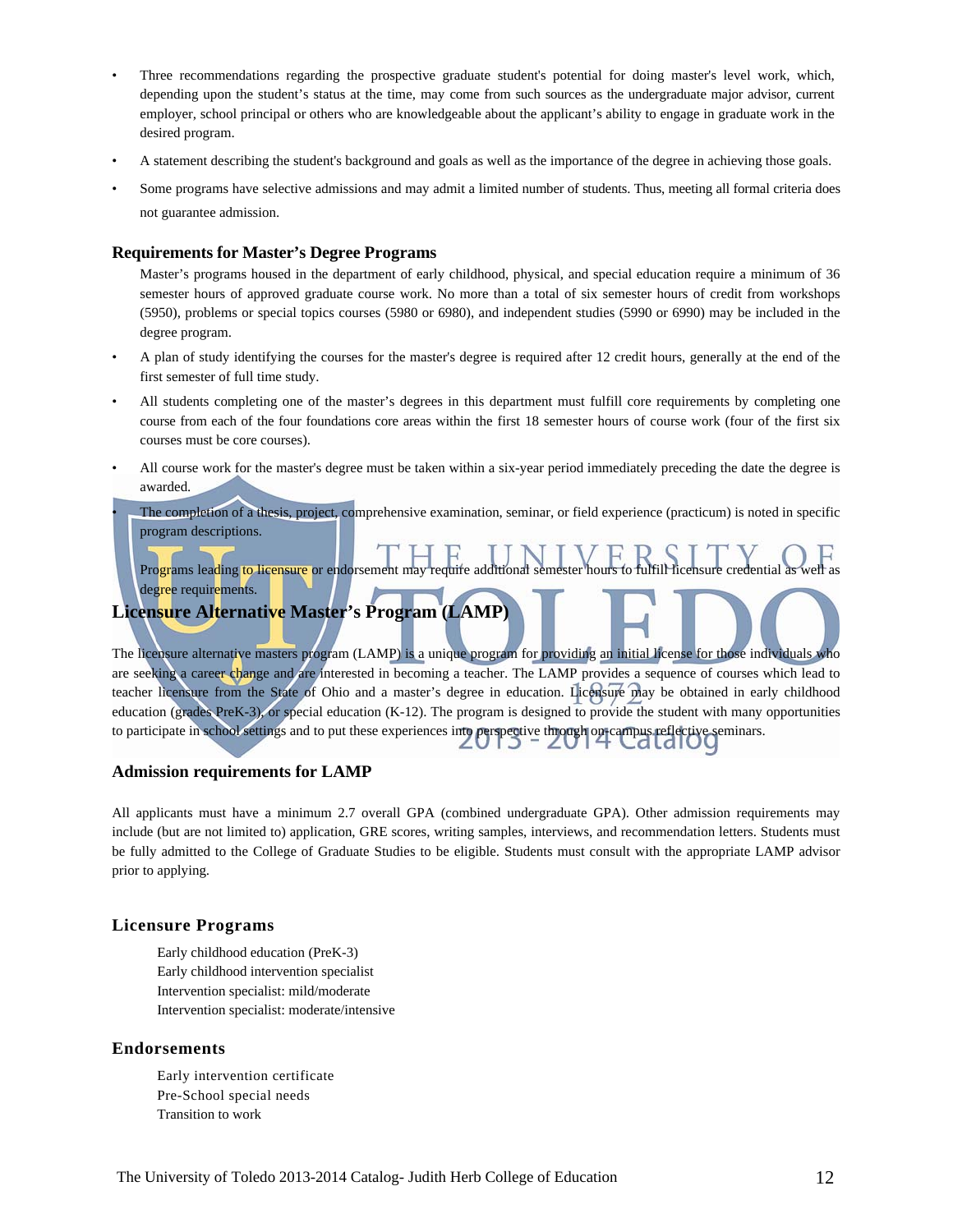### **Master of Education in Early Childhood Education PreK-3**

- A. Foundations core ......................................................................... 12 • Psychological Foundations: EDP 5110, 5120, 5210, 5220,
	- 5230, 5310, 5320, or 5330
	- Research Foundations: RESM 5110, 5210, 5310, or 5330
	- Social Foundations: TSOC 5100, 5110, 5200, 5210, 5230, 5300, 5400, or 5500
	- Curriculum core: CIEC 5340 or 6310
- B. Specialization ............................................................................... 18
- Courses must be pre-approved by the faculty advisor*.* C. Theory and research requirement .................................................... 3
- CIEC 6950 D. Seminar, project or thesis ................................................................ 3 CIEC 6900, 6920 or 6960

Requirements for initial teacher licensure may be met as part of the M.Ed. degree. See the description of the licensure alternative master's program (LAMP) section. Students should consult their advisor for detailed information.

### **Fall Semester Spring Semester Level Summer Semester Year 1**CIEC 6330 Lang and Concept Dev 3<br>CIEC 6750 Dev and Class Assess 3<br>EDP core EDP core TSOC core **3** 3 CIEC 6310 PreK/Primary Curr  $\cup$   $\cdots$   $\cdots$   $\cdots$ RESM core 3<br>\*Elective 3<br>3  $E$  Elective CIEC 6320 M  $E$ lective **Year 2 \*Elective**<br>CIEC 6950 Theory & Research 3 CIEC 6900 Research Seminar 3 \*Note: with pre-approval of the graduate advisor. **Master of Education in Special Education**  A. Foundations core ............................................................................ 12 • Psychological Foundations: EDP 5110, 5120, 5210, 5220, 5230, 5310, 5320, or 5330 • Research Foundations: RESM 5110, 5210 or 5310 • Social Foundations: TSOC 5100, 5110, 5200, 5210, 5230, 5300, 5400, or 5500 Curriculum core: Students with an undergraduate degree outside of special education take SPED 5000, 5160, 5180, 5250, or 6070. Students with an undergraduate degree in special education take SPED 5820, 5860, 6470, 6490, 6590, 6800, 6810, 6830, CIEC 5340, CIEC 6310, or CIEC 6340. B. Specialization ................................................................................ 18 Areas of focus may include, but are not limited to, general special education, early childhood special education, transition to work, or behavior disorders. Courses must be pre-approved by the faculty advisor*.*  C. Culminating experience .................................................................. 6 SPED 6930 (Seminar) and one of the following: SPED 6930 (exam) or SPED 6920 (project), or SPED 6960 (thesis)

#### **Sample program of study for the master of education in early childhood education PreK-3:**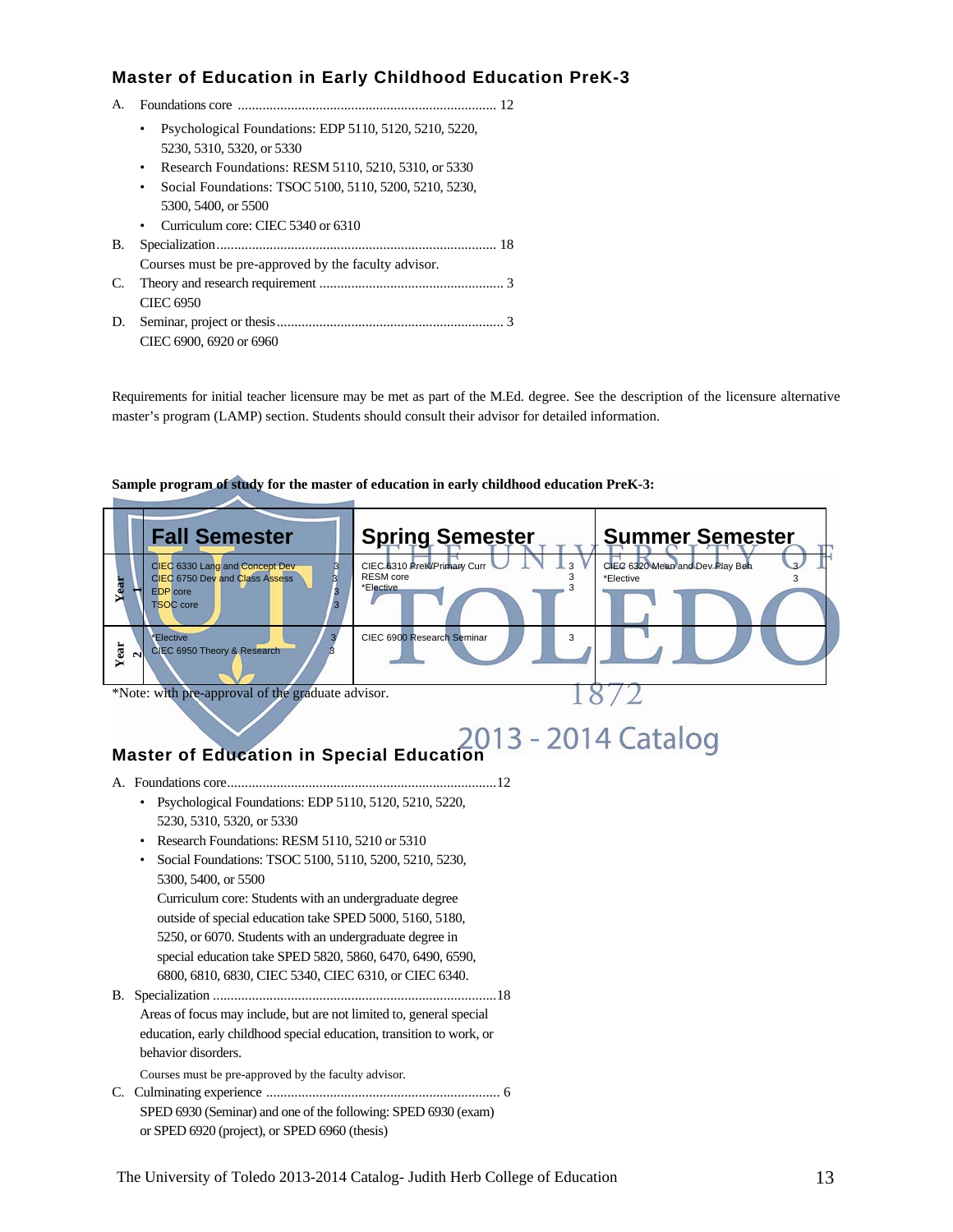Requirements for initial teacher licensure may be met as part of the M.Ed. degree. See the description of the licensure alternative master's program (LAMP) section. Students should consult their advisor for detailed information.

|             | <b>Fall Semester</b>                                |             | <b>Spring Semester</b>                                               |        | <b>Summer Semester</b>                        |
|-------------|-----------------------------------------------------|-------------|----------------------------------------------------------------------|--------|-----------------------------------------------|
| Year        | SPED 5170 Supporting Youth<br>EDP core<br>TSOC core | 3<br>3<br>3 | SPED 6250 Issues and Research<br><b>RESM</b> core<br>Curriculum core | 3<br>3 | SPED 5260 Career & Voc<br>CTE 5080 Principles |
| ä<br>N<br>➤ | SPED 6940 Externship<br>*Elective                   | 4<br>3      | SPED 6930 Seminar<br>SPED 6930 Comp Exam                             | 3<br>3 |                                               |

**Sample program of study for the master of education in special education: focus on transition to work:** 

\*Note: with pre-approval of the graduate advisor.

#### **Sample program of study for the master of education in special education: focus on early childhood special education:**

|                                                       | <b>Fall Semester</b>                                                                                     | <b>Spring Semester</b>                                                                     | <b>Summer Semester</b>                              |  |
|-------------------------------------------------------|----------------------------------------------------------------------------------------------------------|--------------------------------------------------------------------------------------------|-----------------------------------------------------|--|
| B                                                     | SPED 6070 Curr Model EC<br>3<br>SPED 5270 Team Models and Net<br>CIEC 6750 Dev and Classroom<br>EDP core | SPED 5280 Management ECSE<br>3<br>SPED 5980 Curr & Strat K-3 Dis<br>RESM core<br>TSOC core | SPED 5250 Family/Professional<br>3<br>SPED 6550 AAC |  |
| ear                                                   | SPED 6930 Seminar                                                                                        | SPED 6920 Project                                                                          | UNIMERSITY O                                        |  |
| <b>Educational Specialist (Ed.S.) Degree Programs</b> |                                                                                                          |                                                                                            |                                                     |  |

Educational specialist (Ed.S.) degree is available through a post-master's graduate program that provides students an area of educational specialization with emphasis on practice. Specific areas represented in the Department of ECPSE are, special education and early childhood education. 2013 - 2014 Catalog

The Ed.S. in curriculum and instruction is designed to meet the needs of individuals involved with the curriculum, teaching, and supervision aspects of discipline-centered areas of study. The degree provides patterns of study for teachers and supervisors who want an education beyond the master's degree as a specialist, but who are not interested in a doctoral degree. For the program and requirements of a specific area, contact a faculty advisor.

#### **Admission to Educational Specialist Degree Programs**

Admission requirements to the Ed.S. programs include a bachelor's degree from an accredited four-year institution and a master's degree from an accredited institution.

- The three (3) letters of recommendation are expected from academic professionals to support the applicant's ability and character to succeed in the graduate degree.
- A statement of purpose is required to demonstrate writing ability and to describe the applicant's goals and how the educational specialist degree supports those goals.

### **Requirements for Educational Specialist Programs**

• Students must complete a minimum of 32 semester hours of approved graduate coursework beyond the master's level with a minimum GPA of 3.0 on a 4.0 scale.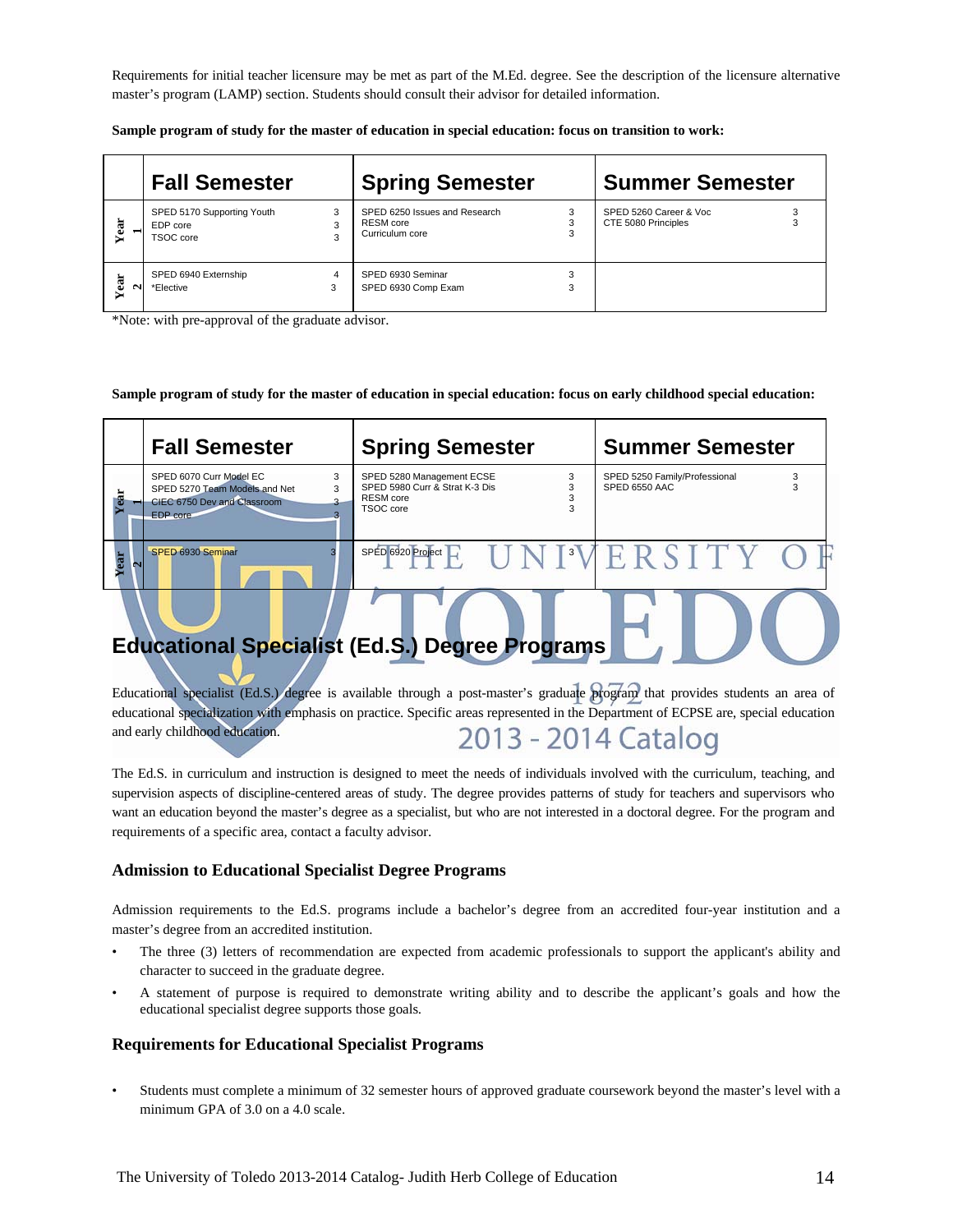- Students are required to develop a plan of study with their advisor that specifies the coursework that must be completed to fulfill degree requirements. This plan must be filed prior to the completion of 15 semester hours and must be approved by the advisor, the department chairperson, and the college associate dean..
- All course work for the Ed.S. must be taken within a six-year period immediately preceding the date the degree is awarded.
- Programs require the completion of a culminating experience, which may include field experiences, internships, or other professional projects.
- No more than a total of six semester hours of credit from any combination of workshops (7950), problems or special topics courses (7980) or independent studies (7990 or 8990) may be applied to a specialist's program.

### **Doctoral Degree Programs**

The department offers a doctoral degree in curriculum and instruction with a focus on special education or early childhood education.

#### **Admission to Doctoral Programs**

Individuals applying for admission to doctoral study must meet the admission requirements of the College of Graduate Studies as well as specific program requirements.

- A minimum 3.25 cumulative GPA, using a 4.0 scale, on all previous graduate academic work with a completed master's degree.
- Acceptable GRE scores with 50 percentile or higher preferred (taken within the last five years).
- Evidence in prerequisite academic work that the applicant can successfully complete the doctoral program in the area of study.
- An autobiographical sketch that describes why the applicant wishes to pursue/the selected doctoral program. This sketch also should include information on previous study, educational experience, professional accomplishments, immediate and future professional goals, a proposed time schedule for completing the degree, and any other information that the applicant believes is relevant for admission into the desired program.
- Evidence of research and writing ability. Such evidence may include a master's thesis, proctored writing sample, a written research report, one or more reprints of publications, a paper presented to a professional society, or similar evidence of competence in this respect. 1872

2013 - 2014 Catalog

Evidence of successful teaching experience is preferred.

#### **Requirements for Doctoral Programs**

A minimum of 60 hours beyond the master's degree is required. Each doctoral student is expected to:

- Identify a concentration in an area of specialization (i.e., a major) and pass a written examination (major examination);
- Demonstrate proficiency in tools of research;
- After passing the written major examination, pass an oral examination that covers the relevant coursework;
- Present a dissertation proposal;
- Present and defend a completed dissertation in a public forum.

### **Academic Advising Committee**

The student is assigned a temporary advisor upon admission to a program. This advisor guides the student in forming a doctoral program committee.

The doctoral program committee is to be formed before the student completes 18 hours of credit. The doctoral program committee has a minimum of three members who are selected from the membership of the graduate faculty of the University. The doctoral program committee is responsible for assisting the student in the development of a plan of study and assuring competence by overseeing the doctoral major exam and doctoral program orals.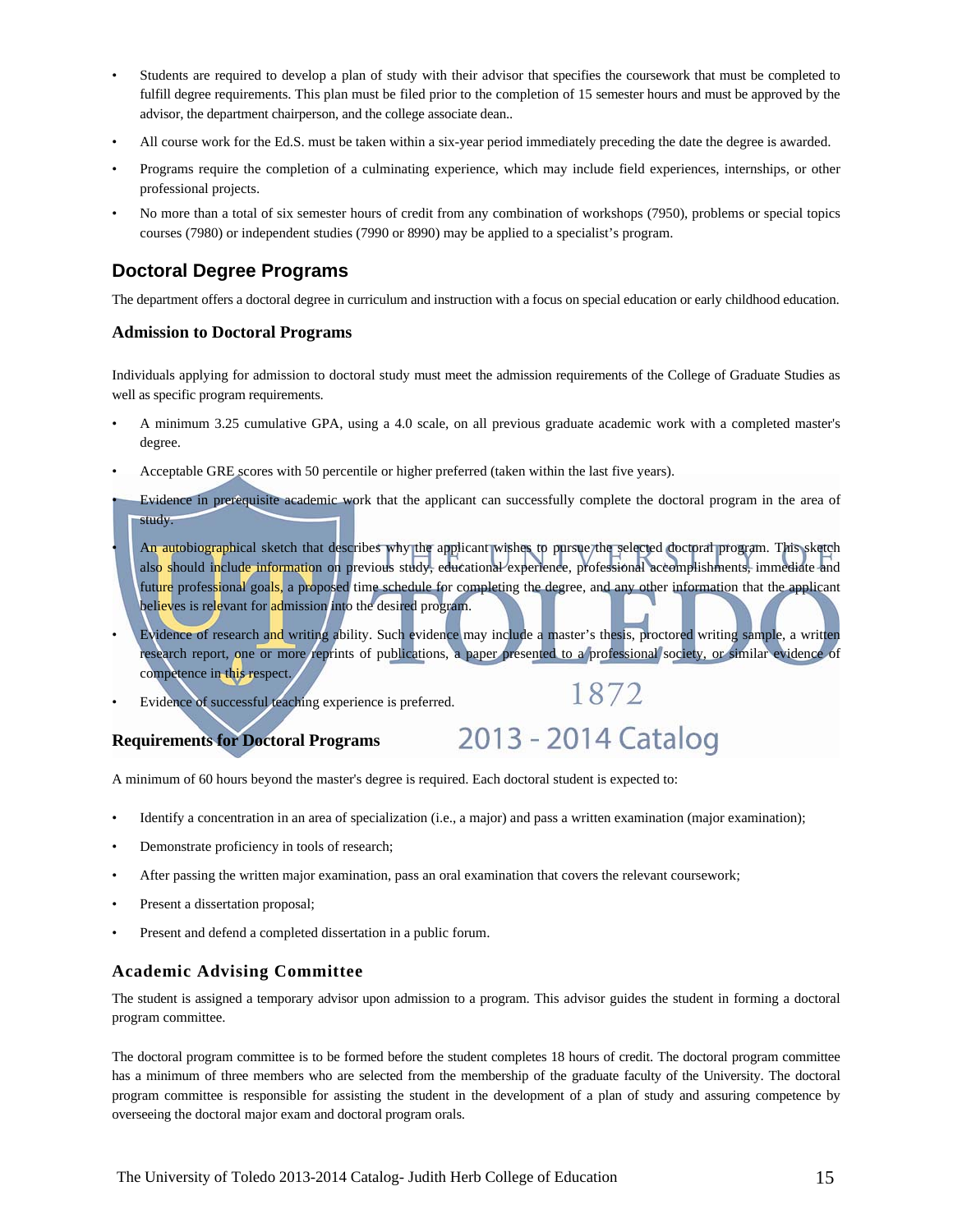The plan of study must be approved by the doctoral program committee, the department chairperson, and the Associate Dean of the college. The plan of study must be filed before 18 semester hours of the doctoral program are completed. After completion of the academic requirements, the student must form a dissertation committee to guide the development of the dissertation.

#### **Dissertation**

The dissertation committee must include a minimum of four graduate faculty members including one who is not in the discipline major. The members of the dissertation often include members from the doctoral program committee. The student must work closely with the committee to develop a research proposal for the dissertation. Once the committee approves the research design, the student must obtain Institutional Research Board approval before beginning the research study. A public defense of the dissertation is required.

All coursework and requirements for the doctoral degree should be completed in the seven year period immediately preceding the awarding of the degree.

## **Department of EDUCATIONAL FOUNDATIONS AND LEADERSHIP**

*RICHARD WELSCH, interim chair* 

The mission of the department of educational foundations and leadership (EDFL) is to prepare and develop educational leaders and scholars to be agents of transformation on all levels of educational systems. A learning paradigm informs our graduate programs, which are student-centered, inquiry-based, and integrated in terms of theory and practice, and lead to graduate degrees (Master's, Ed.S., Ed.D., and Ph.D.). Graduate degrees are available in educational administration and supervision, educational psychology, research and measurement, social foundations of education (including philosophy, sociology, and history of education).

The department is also the home of the Center for Nonviolence and Democratic Education (CNDE).

The educational administration and supervision program is accredited by the National Council for Accreditation of Teacher  $0/2$ Education (NCATE).

2013 - 2014 Catalog

#### **Admission to Master's Degree Programs**

In addition to the College of Graduate Studies admission requirements, master's programs housed in the department of educational foundations and leadership (EDFL) require the following:

- An overall grade point average (GPA) of at least 2.7 on a 4.0 scale in all undergraduate work. Students who fail to meet this requirement may be considered for provisional admission**,** provided they demonstrate excellent promise for graduate study. The GRE is required for students with less than a 2.7 undergraduate grade point average.
- Three letters of recommendation regarding the prospective graduate student's potential for doing master's level work, which, depending upon the student's status at the time, may come from such sources as the undergraduate major advisor, current employer, school principal, or others who are knowledgeable about the applicant's ability to engage in graduate work in the desired program.
- A statement describing the student's background and goals as well as the importance of the degree in achieving those goals.
- Some programs have selective admissions and may admit a limited number of students. Thus, meeting all formal criteria does not guarantee admission.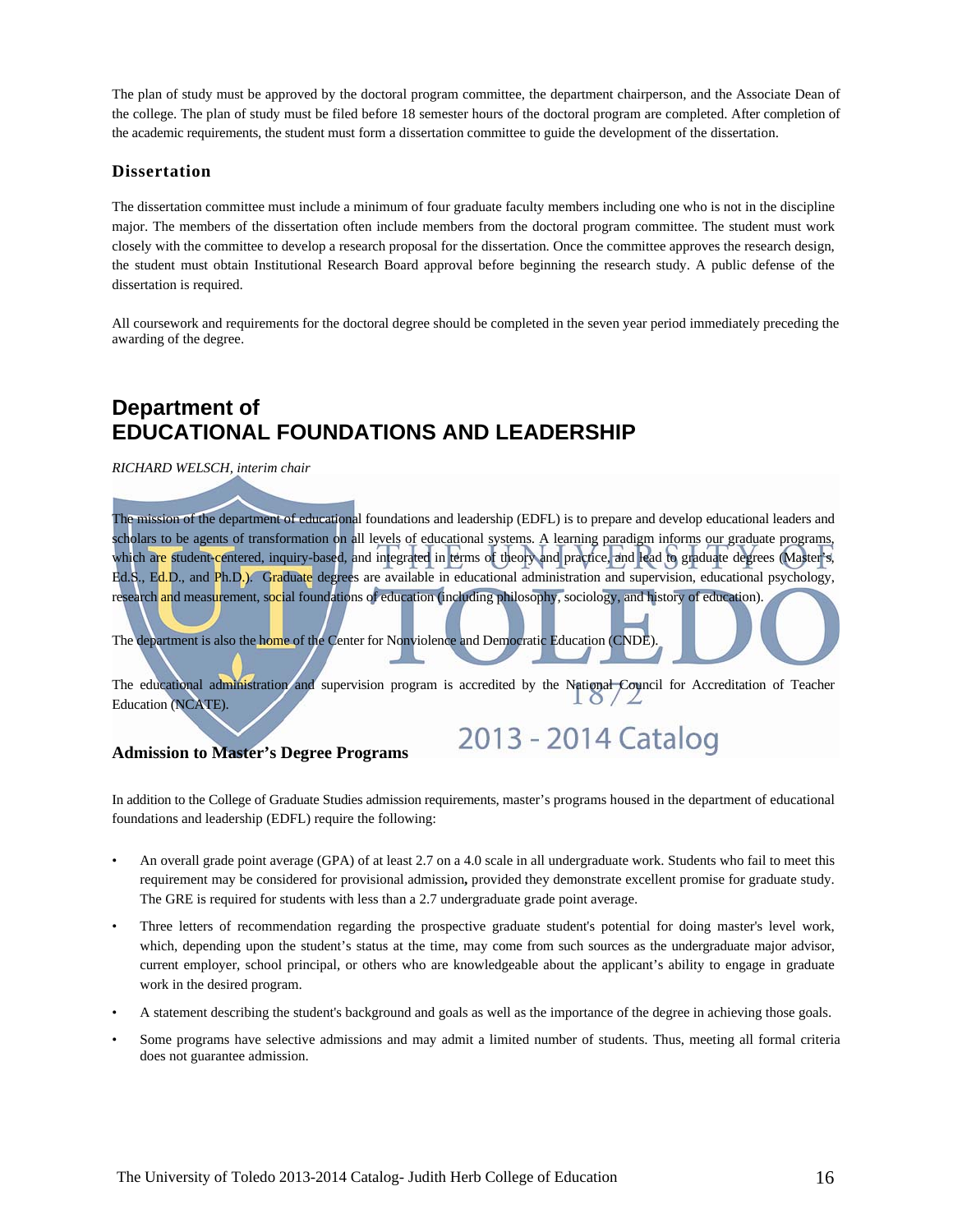### **Requirements for Master's Degree Programs**

Master's programs housed in the department of educational foundations and leadership require a minimum of 30 or 36 semester hours (depending on program) of approved graduate course work. No more than a total of six semester hours of credit from workshops (5950), problems or special topics courses (5980 or 6980), and independent studies (5990 or 6990) may be included in the degree program.

- A plan of study identifying the courses for the master's degree is required after 12 credit hours, generally at the end of the first semester of full time study.
- All students completing one of the master's degrees in this department must fulfill core requirements by completing one course from each of the four foundations core areas within the first 18 semester hours of course work (four of the first six courses must be core courses).
- All course work for the master's degree must be taken within a six-year period immediately preceding the date the degree is awarded.
- The completion of a thesis, project, comprehensive examination, seminar, or field experience (practicum) is noted in specific program descriptions.

 Programs leading to licensure or endorsement may require additional semester hours to fulfill licensure credentials as well as degree requirements.



A. Foundations core ............................................................................... 12 ERSITY • Psychological Foundations: EDP 5110, 5120, 5210, 5220, 5230, 5320, or 5330 • Research Foundations: RESM 5110, 5210, 5310, or 5330 • Social Foundations: TSOC 5100, 5110, 5200, 5210, 5230, 5300, 5400, 5500 • Curriculum: CI 5860, 5870, 6800, 6810, 6830, 6840, B. Specialization .............................................................................. 15 1872 Courses must be pre-approved by the faculty advisor from: EDAS 6000, 6020, 6110, 6230, 6150 or others with pre approval 2014 Catalog C. Seminar, project or thesis .............................................................. 3 EDAS 6900 or 6920 or 6960 or 6190

Programs leading to the M.Ed. degree in educational administration and supervision also may meet some of the requirements for a principal license in Ohio. Students should consult their advisor for detailed information.

#### **Licensure Programs include:**

Principal (PreK-6) Principal (4-9) Principal (5-12) Superintendent

### **Master of Education in Educational Psychology**

- A. Foundations core .......................................................................... 12
	- Psychological Foundations: EDP 5110, 5120, 5210, 5220, 5230, 5320, or 5330
	- Research Foundations: RESM 5110, 5210, 5310, or 5330
	- Social Foundations: TSOC 5100, 5110, 5200, 5210, 5230, 5300, 5400, 5500
	- Curriculum: CI 5860, 5870, 6800, 6810, 6830 or 6840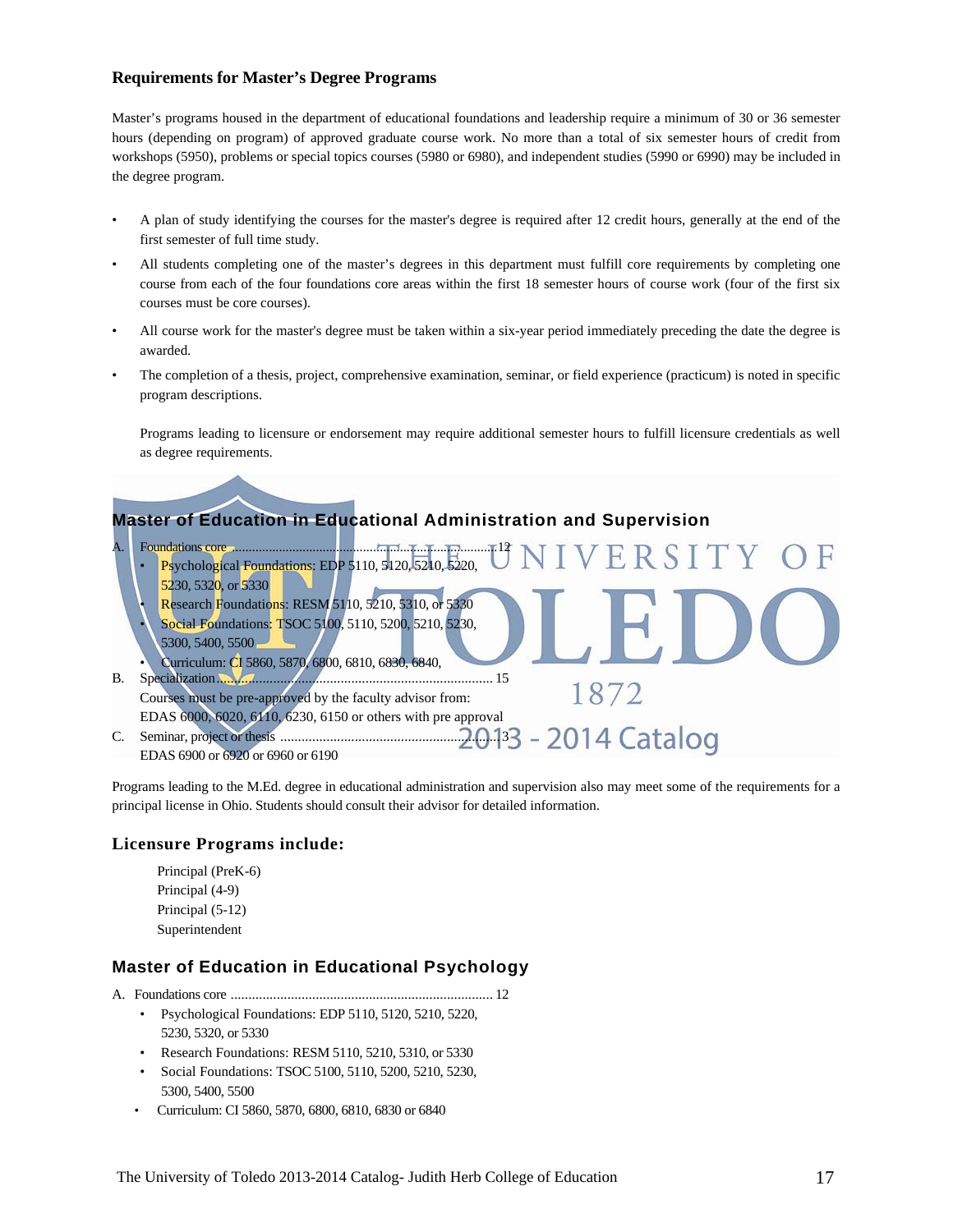| Areas of focus may include learning/cognition or human development. |
|---------------------------------------------------------------------|
| Courses must be pre-approved by the faculty advisor.                |
|                                                                     |
| EDP 6980 or 6960                                                    |

### **Master of Education in Educational Research and Measurement**

- A. Foundations core .......................................................................... 12
	- Psychological Foundations: EDP 5110, 5120, 5210, 5220, 5230, , 5320, or 5330
	- Research Foundations: RESM 5110, 5210, 5310, or 5330
	- Social Foundations: TSOC 5100, 5110, 5200, 5210, 5230, 5300, 5400, 5500
	- Curriculum: CI 5860, 5870, , 6810, 6830 or 6840

B. Specialization ............................................................................... 21 Areas of focus may include statistics, measurement or evaluation. Courses must be pre-approved by the faculty advisor*.* 

C. Project or thesis .............................................................................. 3 RESM 6980 or 6960

### **Master of Education in Educational Theory and Social Foundations**



### **Educational Specialist (Ed.S.) Degree Program**

The educational specialist (Ed.S.) degree is a post-master's graduate program in administration and supervision that provides students an area of organizational leadership or educational specialization with emphasis on practice. This 36 hour degree is designed to meet the needs of individuals whose career goals include licensure for advanced administrative positions in public and private schools (e.g., district administrator, building administrator).

### **Admission to Educational Specialist Degree in Educational Administration and Supervision**

Admission requirements to the Ed.S. program include a bachelor's degree from an accredited four-year institution and a master's degree from an accredited institution.

- Three letters of recommendation from academic professionals regarding the applicant's character and potential for doing post-master's level work.
- A statement of purpose demonstrating writing ability and the applicant's goals, and how the educational specialist degree supports those goals.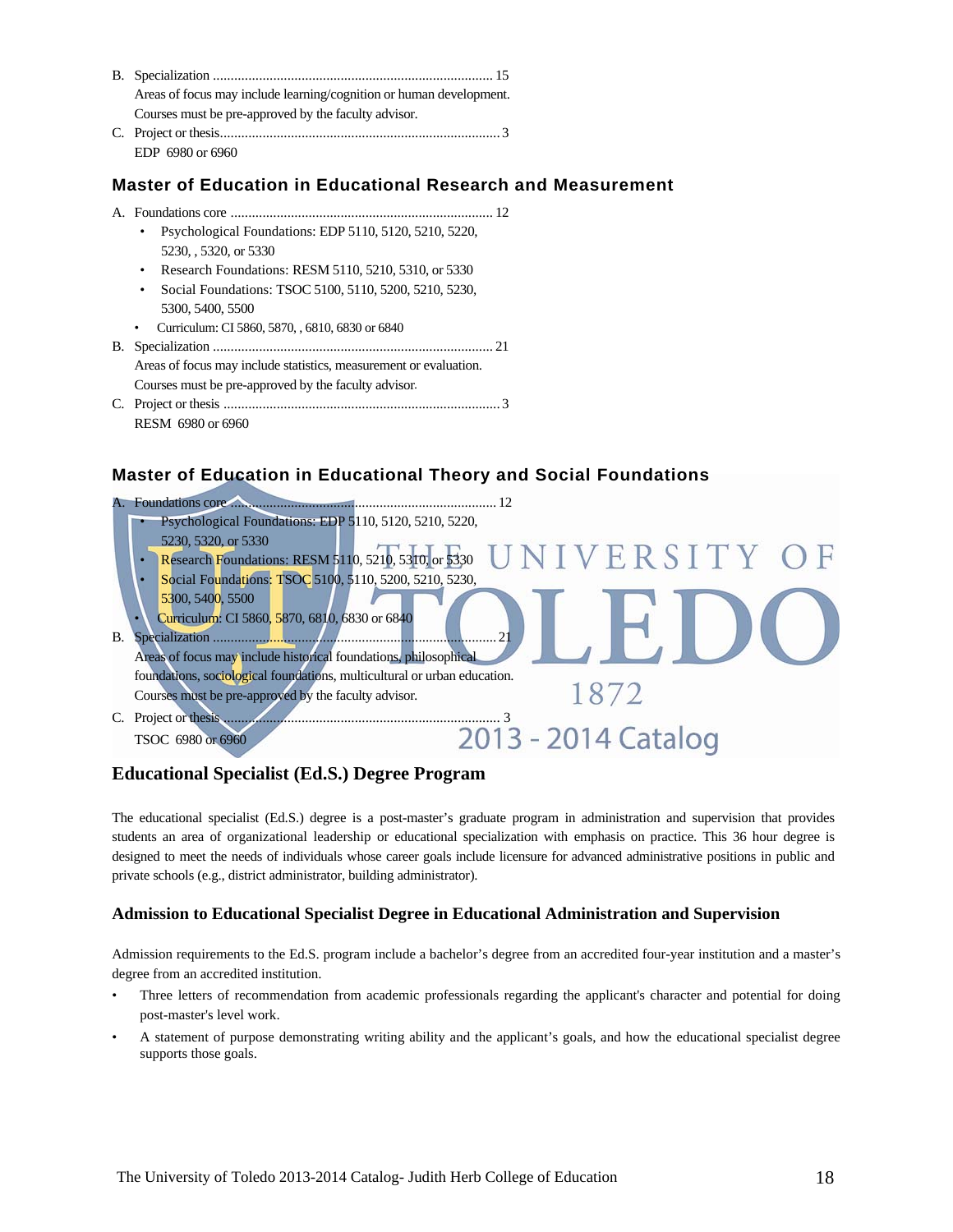### **Requirements for Educational Specialist**

- Completion of a minimum of 36 semester hours of approved graduate coursework beyond the master's level (7000/8000 level courses) with a minimum GPA of 3.0 on a 4.0 scale. All course work for the Ed.S. must be completed within a six-year period immediately preceding the date the degree is awarded.
- Students are required to develop a plan of study with their advisor that specifies the coursework that must be completed to fulfill degree requirements including EDAS 8640 and EDAS 7920. This plan must be filed prior to the completion of 15 semester hours and must be approved by the advisor, the department chairperson, and the college associate dean.
- No more than a total of six semester hours of credit from workshops (7950), problems or special topics courses (7980) and independent studies (7990 or 8990) may be applied to a specialist's program.
- The program requires the completion of a culminating experience, which may include field experiences, internships, projects, etc.

### **Doctoral Degree Programs**

The department offers several doctoral degrees: the doctor of education (Ed.D.) in education administration and supervision, and the doctor of philosophy (Ph.D.)in the foundations of education majors of educational psychology, educational research and measurement, educational sociology, and foundations of education. Most doctoral programs are available as minor areas of study for other doctoral programs that require a minor. Additional areas of study for the minor are available within the college, as well as areas from other colleges at The University of Toledo. Students should discuss these alternatives with their advisors.

### **Admission to Doctoral Programs**

Individuals applying for admission to doctoral study in the Judith Herb College of Education must meet the admission requirements of the College of Graduate Studies, the Judith Herb College of Education, and the specific degree program the individual chooses. The following is a composite of the College of Graduate Studies and the Judith Herb College of Education.

- A minimum 3.25 cumulative GPA, using a 4.0 scale, on all previous graduate academic work and completed master's degree
- from an accredited institution. • Acceptable GRE scores, as determined by individual programs. Recommended GRE scores for admission into the designated doctoral programs: **Program Verbal Quantitative Analytic Writing** 2013 - 2014 Catalog Educational Administration and Supervision (Ed.D.) 152 146 4.5 Educational Psychology 152 152 4.0 Research and Measurement
- Evidence in prerequisite academic work that the applicant can successfully complete the doctoral program in the area of study.
- An autobiographical sketch that describes why the applicant wishes to pursue the selected doctoral program*.* This sketch also should include information on previous study, educational experience, professional accomplishments, immediate and future professional goals, a proposed time schedule for completing the degree, and any other information that the applicant believes is relevant for admission into the desired program.
- Evidence of research and writing ability, if required by the doctoral program. Such evidence may include a master's thesis, proctored writing sample, a written research report, one or more reprints of publications, a paper presented to a professional society, or similar evidence of competence in this respect.
- A personal interview, if required by the doctoral program.

156 151 4.0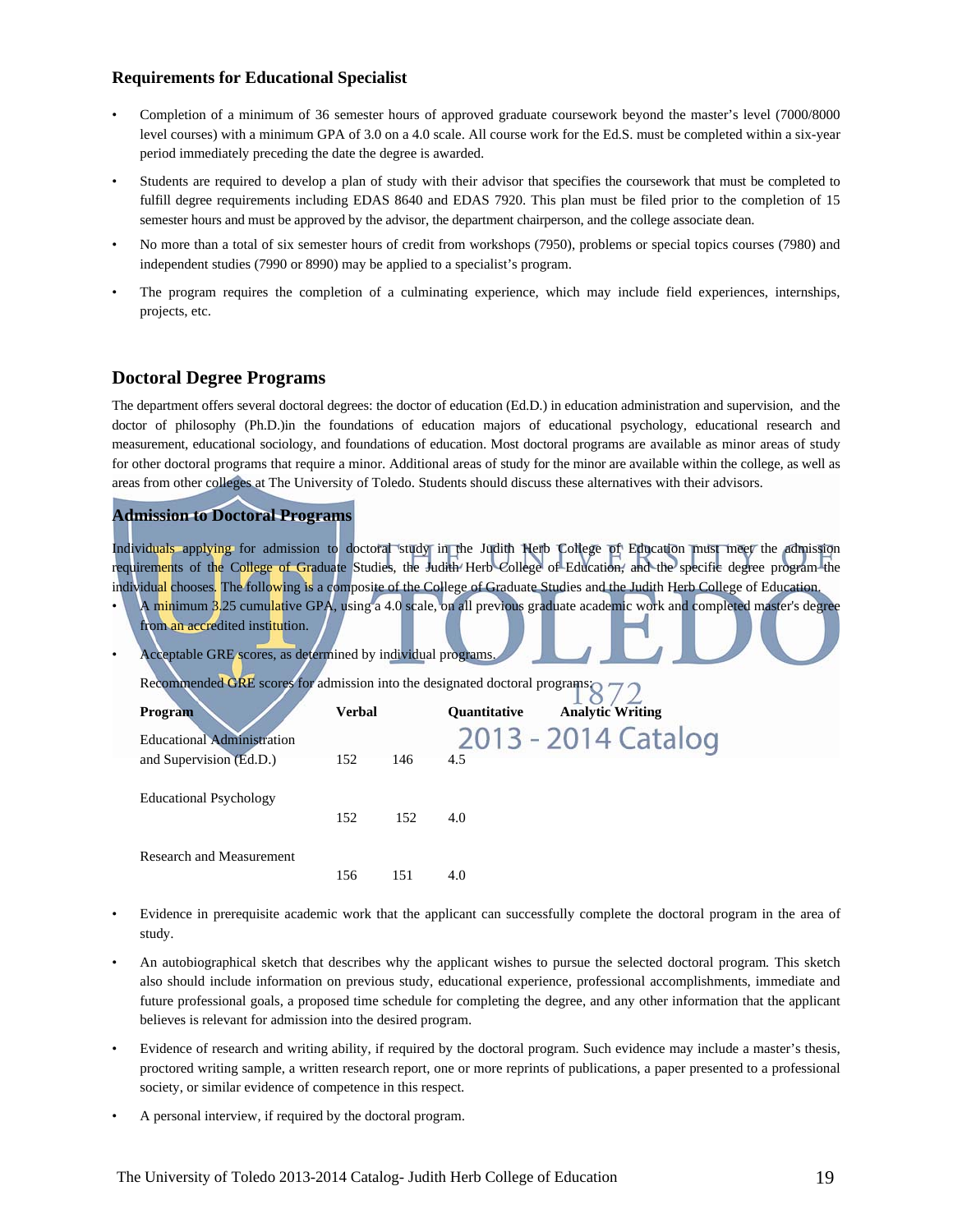### **Requirements for Doctoral Programs**

A minimum of 61 hours beyond the master's degree is required. Each doctoral student is expected to:

- Concentrate in one area of specialization (i.e., a major) and pass a written examination (major examination) in the major area of concentration;
- Demonstrate proficiency in tools of research;
- Depending on program, pass a separate written examination for any minor area of concentration;
- After passing the written major examination and any written minor examination, pass an oral examination that covers the relevant coursework;
- Orally present and defend a dissertation proposal in a public forum;
- Orally present and defend a completed dissertation in a public forum.

#### **Academic Advising Committee**

The student is assigned a temporary advisor upon admission to a program. This advisor guides the student in forming a doctoral program committee.

The doctoral program committee shall be formed before the student completes 18 hours of credit. The doctoral program committee has a minimum of three members who are selected from the membership of the graduate faculty of the University. The doctoral program committee is responsible for assisting the student in the development of a plan of study and assuring competence by overseeing the doctoral major exam, any minor exam(s), and the doctoral program oral.

The plan of study must be approved by the doctoral program committee, the department chairperson, and the Executive Associate Dean of the college. The plan of study must be filed before 18 semester hours of the doctoral program are completed. After completion of the academic requirements, the student must form a dissertation committee to guide the development of the dissertation.

### **Dissertation**

The dissertation committee must include a minimum of four graduate faculty members, including one who is not in the discipline major. Members of the dissertation committee may also have been members of the doctoral program committee. The student must work closely with the committee to develop a research proposal for the dissertation. Once the committee approves the research design, the student must obtain Institutional Research Board approval before beginning the research study. A public, oral defense of the dissertation proposal and the completed dissertation is required.

#### **Dissertation**

The dissertation committee must include a minimum of four graduate faculty members, including one who is not in the discipline major. Members of the dissertation committee may also have been members of the doctoral program committee. The student must work closely with the committee to develop a research proposal for the dissertation. Once the committee approves the research design, the student must obtain Institutional Research Board approval before beginning the research study. A public, oral defense of the dissertation proposal and the completed dissertation is required.